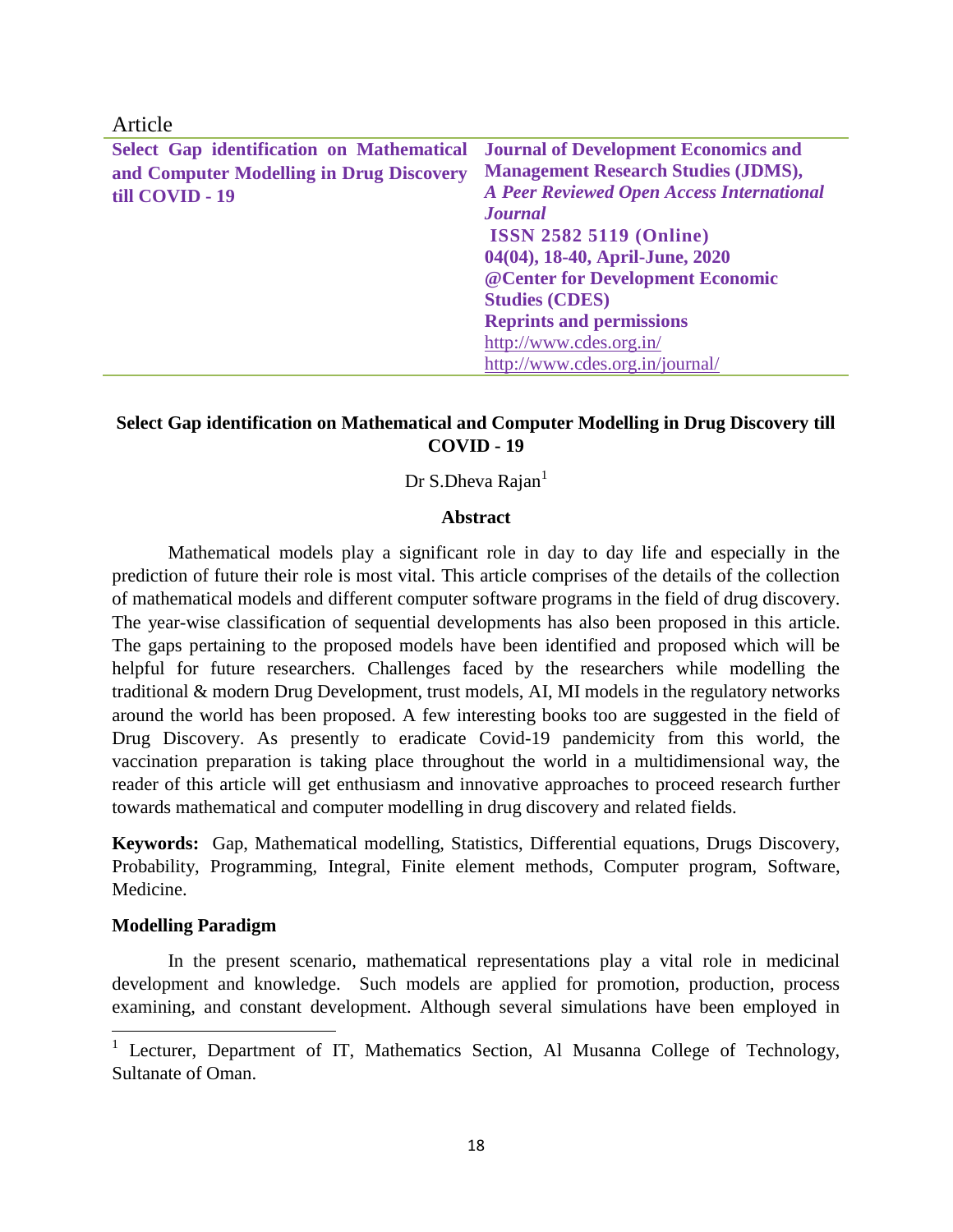### Journal of Development Economics and Management Research Studies (JDMS), A Peer Reviewed Open Access International Journal, ISSN 2582 5119 (Online), 04(04), 18-40, April-June, 2020.

therapeutic process improvement and production, umpteen numbers of such modelling methods are yet progressing to gain more information, sophistication and better prediction. Several researchers have proposed different types of mathematical models for the spread or prediction of diseases. For instance, Dheva Rajan et al. (2013 a,b, 2014 a,b,c,d) proposed an ordinary differential equation (ODE) model for the spread of Dengue fever with incorporated probabilistic and statistical ideas. As a future development, the inclusion of rainfall, climatic factors, temperature, humidity, the impact of awareness programs, seasonality, self-prevention, etc., is proposed. The said model is based on the population dynamics and is a reflection of the use in serving to comprehend the dynamic processes and in making predictions. Margaret P. Chapman et al. (2016) have presented an outline of the ODE context and gave illustrations of in what manner ODEs can be employed to tackle challenges in the tumour. The models like the above mentioned deals with the spread and prediction of infections. Though such models have the vaccination or hospitalisation parameters, it is hard to assess the efficiency of the vaccination just based on the collected data. During the recent period, the pharmaceutical firms have pursued a pure supposition that a solitary medication hitting a solo objective was the "prudent" approach to structure drugs. That was an immediate result of the absence of information about work deciding highlights of wanted ligand molecules in the medication revelation process. This methodology keeps on ruling pharmaceutical reasoning to change the scenario. Hence, the reader of this article is able to understand the difference between the Mathematical models of spread or infection prediction and drug discovery. This article focuses on the various Mathematical and computer models of drug discovery. For the purpose of year-wise classification and the incorporation of mathematical techniques in computer models, these two models has not been separated and given continuously. This is not for explaining the research work of other authors lucidly, but to give an insight into the past modelling on drug discovery in a wide range and proposed future developments. The reader of this article will get the idea of the prior modelling techniques in discovery of drugs.

Models, especially those related to Mathematical techniques can comprehensively be classified as qualifiable or quantifiable. Qualifiable data is also called subjective. The attention in this article is given to quantifiable models. However, the statistics has many sophisticated techniques to convert qualitative items to quantitative data and analyze. Modelling procedures help experimentalists in the pharmaceutical business to comprehend, create, and showcase successful medications and innovative treatments to patients. Experimental modelling methods can be employed to embody input-output analysis. These prototypes are especially beneficial for complicated procedures wherever the progress of systematic prototypes is not possible. Experimental models consider the system as a "black box" model. The primary Physicalchemical incidents using black-box techniques do not illustrate complete information about the system. Modelling & Replication (M&R) techniques are well-known quantifiable devices that are helpful in strengthening research and development (R&D), supervisory authorization, and promoting of novel therapeutics. Use of M&R assists to construct useful researches  $\&$  findings and interpret the outcomes in the perspective of all the existing data and knowledge to allow active decision-making throughout R&D. There are two significant types of modelling methods, populace centred and system dynamics models. The first technique is popularly recognized in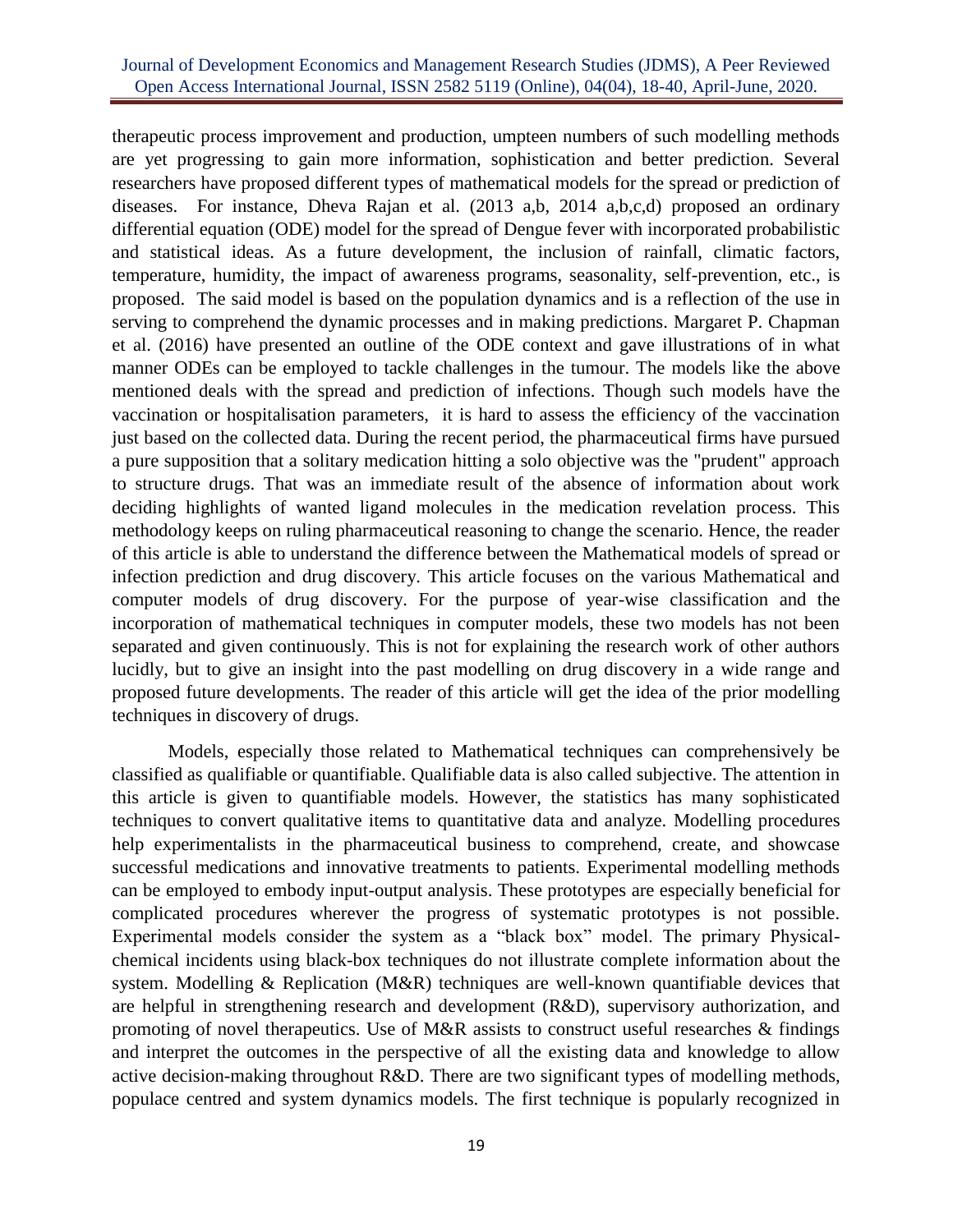current medical business and comes under the department of medical pharmacometrics (PMX). The second technique includes a variety of methods of pathophysiology acquiescent to pharmacological interposition, beckoning alleyways in ecology, and element dispersal in the body referred as the models of systems of quantitative pharmacology (QSP).

The author of this article suggests a beautiful book written by Shein Chung Chow, Jun Shao (2002) to the beginners of Mathematical modelling or biostatistical modellers towards drug discovery. Several Mathematical and Statistical models are discussed by Shein Chung Chow after detailed analysis in the said book. Jan Shao described a physiognomies study primarily for drug discovery in his book. This physiognomies study includes the process of drug discovery and the particular requirement of data analysis at every stage. The table is given below.

| Process in Drug Discovery     | The necessity of Data analysis                                                                                       |
|-------------------------------|----------------------------------------------------------------------------------------------------------------------|
| <b>Benchmark</b>              | Attributes                                                                                                           |
| Aims                          | Crystal clear explanation of the research<br>idea                                                                    |
| Techniques of assessment      | Review of suggested or real techniques of<br>assessment                                                              |
| Model                         | Reasonable assessment together with<br>jurisdiction to offer a quantifiable<br>assessment of medication impact       |
| Choice of themes              | Satisfactory guarantee of the infection or<br>circumstances, conditions or limitations of<br>the results/experiments |
| Assignment of subjects        | Reducing predisposition as well as<br>trustworthiness of relation between clusters                                   |
| Contributors of researches    | Reducing predisposition on themes,<br>thoughts, outcomes, findings, and<br>assessment                                |
| <b>Evaluation of outcomes</b> | Perfectly classified as well as trustworthy                                                                          |
| Impact on evaluation          | Need of suitable mathematical/numerical<br>techniques                                                                |

Table 1: Physiognomies of drug discovery

Researchers from Princeton, namely, Christodoulos Floudas and Meghan Bellows Peterson, have built a method to employ mathematical models to take few presumptions of detecting innovative medicines. They discovered numerous fresh possible drugs that can battle against HIV. They have also applied the concept of mathematics, as a technique for detecting innovative medicines for a variety of infections by determining the characteristics of genetic particles to foretell the efficacy as drugs.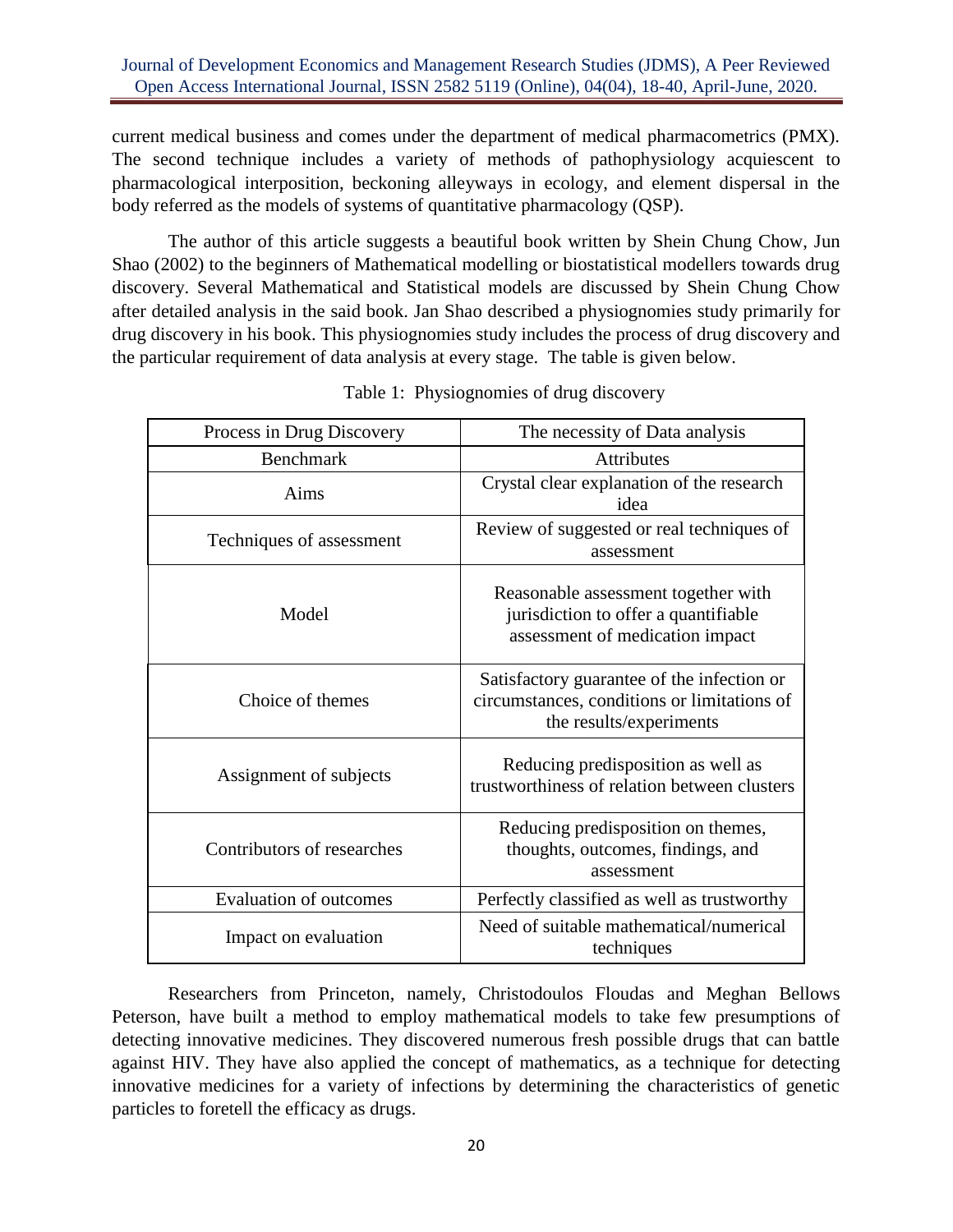### **Gap analysis in Literature**

Mathematical modelling and computer simulation of biological systems as an emerging technology offer a cheap, practical and biologically meaningful solution to the problem of fitting and safe drug design and development through its ability to search an extensive variety of experimental conditions in a virtual environment. The number of mathematical designing methodologies in the discovery of anticancer medicines is steadily upsurging, and several different innovative techniques have been established on the present trends of exploration. These methodologies have added to a superior comprehension of new oncological aims that have taken into account the abuse of generally insufficient data created by preclinical trials. Also, it is utilised in translational methodologies for managing and assisting the decision of treating procedures.



Figure 1 Drug Discovery cycle (Image Curtesy: BoghogSchematic on [https://commons.wikimedia.org/wiki/File:Drug\\_discovery\\_cycle.svg\)](https://commons.wikimedia.org/wiki/File:Drug_discovery_cycle.svg)

The "in silico" system biology approach allows: i) expedient and rational identification and validation of drug targets against the background in which the function of a goal is expressed; ii) optimal therapeutic profiling of a new drug and systematic exploration of whether the most effective treatment is a drug that acts specifically on a single target or one that operates at multiple destinations; iii) analytical assessment of the effects of different classes of drugs and recommendation on modifications of the compounds to improve their efficacy; iv) investigation of issues of clinical safety of a drug(s); v) understanding of the impact of physiological variables on drug action in ways that cannot be adequately represented in even the most sophisticated animal models and thus prediction of pharmaco biological effects of new compounds before they run expensive and time consuming in vivo and in vitro experiments. However, most existing softwares are incapable of analysing and integrating complex interactions of molecular, cellular, tissue, organ and system activities under conditions involving one or more lead compounds.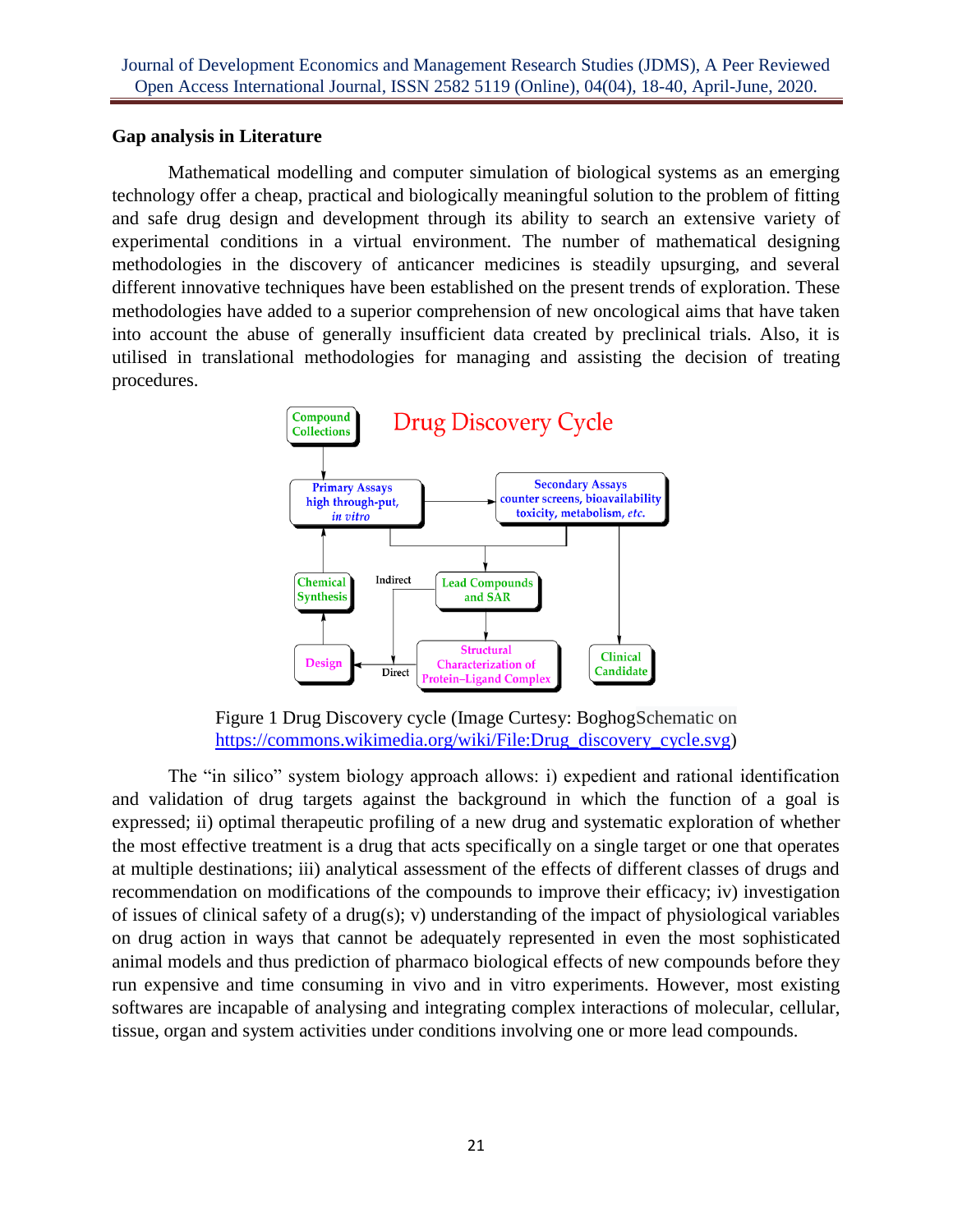

Figure 2 Stages of Mathematical Model Development towards Pharmaceutical industry

The desired computational platforms should be based on new theoretical concepts of physiology of biological systems and the pathogenesis of diseases. Till such ideas are established in medicine and biology models, it will remain unsatisfactory, and the pharmaceutical industry will be sceptical in employing them. In conclusion, drug developers, researchers and physicians using mathematical modelling technology can speed up critical decisions concerning the rational direction of experimental work at different stages of a lengthy process of drug discovery and development and thus bring better, safer and more effective drugs to patients. The incorporation of mathematical models in experimental models is a challenging task, and even experts are struggling to get an optimal model. The challenges in forming such models are given as a chart in Figure 2.



Figure 3 Challenges in obtaining data for Mathematical modelling in Drug Discovery

Developing a mathematical model for the recognised processes or structure for the clinically detected performance is not just an easy task. The authentication of the prototype too should be conducted through experiments. Nowadays, stratification of patients too has been done by pharmaceutical industries to analyse the proposing of statistical models that are always a challenging task for researchers. The Cross-functional group representatives have distinct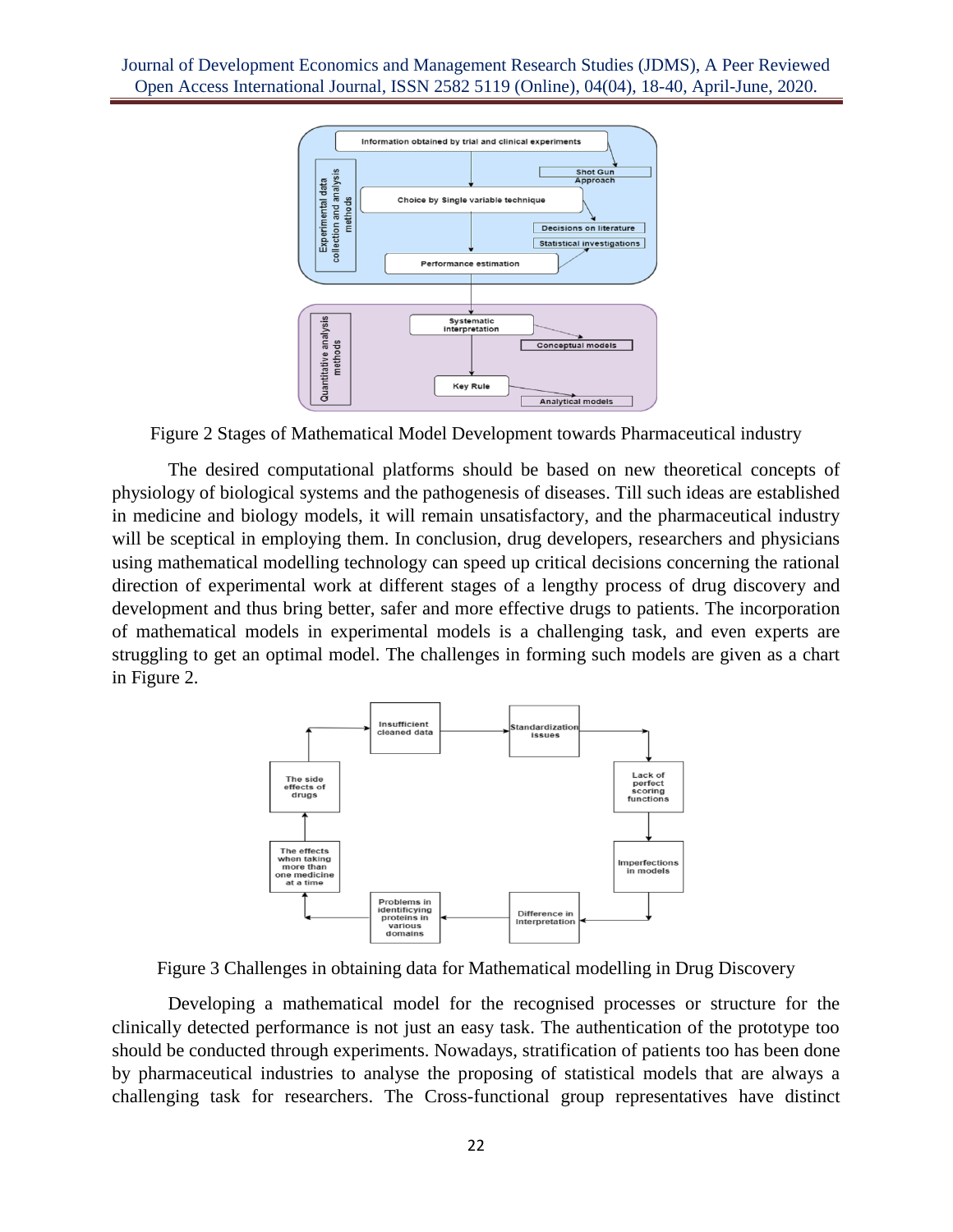objectives and requirements. An excellent statistics procedure is described as a set of statistical standards intended for the top pharmacological systems in constructing and evaluation of researches performed at a variety of phases of drug exploration and advancement (Chow, 1997). Statisticians require to be conscious of the vying requirements of stakeholders. The clinical trials need enormous knowledge in science, and more importantly, meeting patient needs. Translational science seems to be still at infancy to animal models that are not justified in humanoid infections. Comparatively tiny sample sizes in such clinical experiments usually yield inaccurate results. For example, testing a drug in a human depends on human immunity, which differs from individual to individual. The decisions-based results are more important here, as the drug should be used in human. The statistics plays a critical role at this stage.

A factual model has been created to ascertain the accomplishment of medications for people, which could prompt the accessibility of exactness in drugs. Analysts at Vienna's institute of medical statistics have exhibited a numerical technique which can be utilized to distinguish the qualities that are fundamental for the forecast of the viability of new medicates for a specific person. It is realized that medications don't have similar consequences for each person. Researchers have hence been hoping to recognize gatherings of individuals who react well to the dynamic fixings in medicines, especially individuals who don't show symptoms to them. Utilizing the information acquired from these examinations, statistical investigations can be completed to precisely foresee the viability of the medication. Future researchers can utilize advanced analytical systems to channel biomarkers from the information, which will at that point be utilized to create models to anticipate the subgroups of patients where the fresher medications will be more compelling than current medicines. The examination depicts the measurable technique as utilizing calculations to distinguish relevant biomarkers and to evaluate the factual dependability of the expectations made. The analysts stated on how it could be conceivable to foresee the patient subgroups where medicines will be sturdy and safe. The group also mentioned how it is a significant advance towards the improvement of the unwavering quality of prescient models in accuracy prescription to help the advancement of medication provided food explicitly for humans. In disease considerations, it tends to be anticipated which patients are bound to profit by another medicine, broadening their future. Relapse models and variable determination techniques are utilized by researchers to do this. The specialists referenced how these procedures (factual expectations) are frequently dependent upon variety – the less information that is accessible, the less precise the forecast would be. Right now, the fundamental point is to get enormous informational indexes, to limit the scope of variety, and to permit specialists, and in time, clinicians, to precisely foresee a patient's reaction to another medication or specific treatment. This could prompt the accuracy of the drug being more accessible than the present performance of the discovered drugs.

In 1988, Cramer et al. proposed a molecular field-based software program tool called, CoMFA (Comparative Molecular Field Analysis) which has the most significant feature "3D QSAR method founded upon information from established effective molecules". This became the commercial program later. In 1989, Van Drie proposed a software program tool called ALADDIN as a united device for computer-supported molecular design and pharmacophore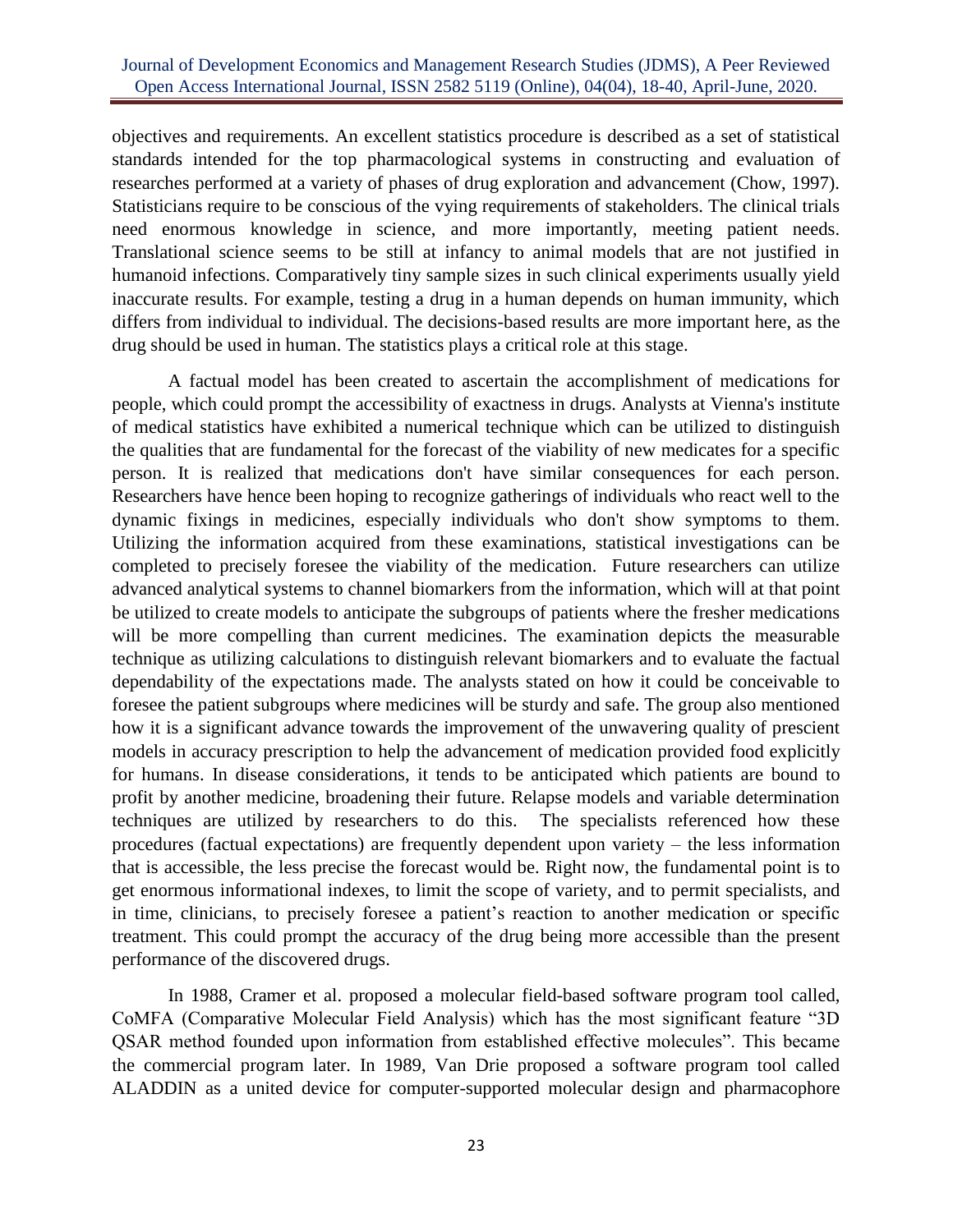recognition from geometric and steric. Substructure searching of three-dimensional molecular structures has the most significant feature "3D with database searching method". This software is available upon request and it is not commercialized.

Bohm (1992) proposed a computer program called LUDI which is a modest technique designed for de-novo model of enzyme inhibitors. Eisen et al. (1994) proposed a computer program called HOOK to find the innovative molecular structural design that fulfils the constraints of a macromolecule binding site.

In 1993, Snyder et al. proposed a feature method based software program tool called APOLLO (Automated Pharmac Ophore Location through Ligand Overlap) which has the most significant feature "Finding of communication points fitting to the receptor site and generating a quasi receptor from a group of ligands". This software is offered by a writing application and it is for the non-profit, non-business individual. In 1993, Martin et al. proposed Bron-Kerbosh clique detection algorithm-based software program tool called, DISCO. This is a rapid innovative methodology to pharmacophore charting and its use to dopaminergic and benzodiazepine agonists has the most significant feature "Every molecule is categorized by ligand spots and spot places". This became the commercial program later.

The deployment of non-linear technique and simulations while examining the trial outcomes are constantly needed to formulate different medicines due to the complex nature of biological trials. Other types of current-generation models are also available, viz, artificial neural networks (NN), fuzzy logic (FL), and neuro-fuzzy modelling. In order to solve the above-said issues, the current generation models can also be adopted. The revolutionary efforts of Hussain et al. (1991) Yliruusi et al. (1994), and Leuenberger et al. (1998) in artificial intelligence (AI) showed that their proposed developments could be used for interpreting the outcomes of the design of experiments.

In 1994, Vinter JG proposed molecular method field-based software program tool called, XED (extended electron distribution). This has the most significant feature "Ground spots are utilized as straightforward as well as "actived epictions" of the electrostatic combined with van der Waals highest and lowest characteristic of a molecule ". This became a moneymaking program later. In 1994, Klebe et al. proposed a molecular method field-based software program tool called, COMSIA (Comparative Molecular Similarity Indices Analysis). This analyses the molecular resemblance indicators in a comparative study of medicinal particles to compare and foretell their biological action. The tool has the most significant feature "usage of Gaussian-style physicochemical attributes". This became the money making program later.

Clark et al. (1995) proposed the de novo molecular construction method called PRO LIGAND. This method is integrated with the simulation system that gives the unification framework of the new generation of the novel molecular design and the simulating systems. This work creates a substantial diversion in the pharmaceutical drug discovery models, and it has shown to be more successful tool in other experiments, and it incorporates many innovative features like fast analysis and rapid algorithms of graph theory. But the resultant reproduction time of the said program is more. Hence the computer scientist may think of updating the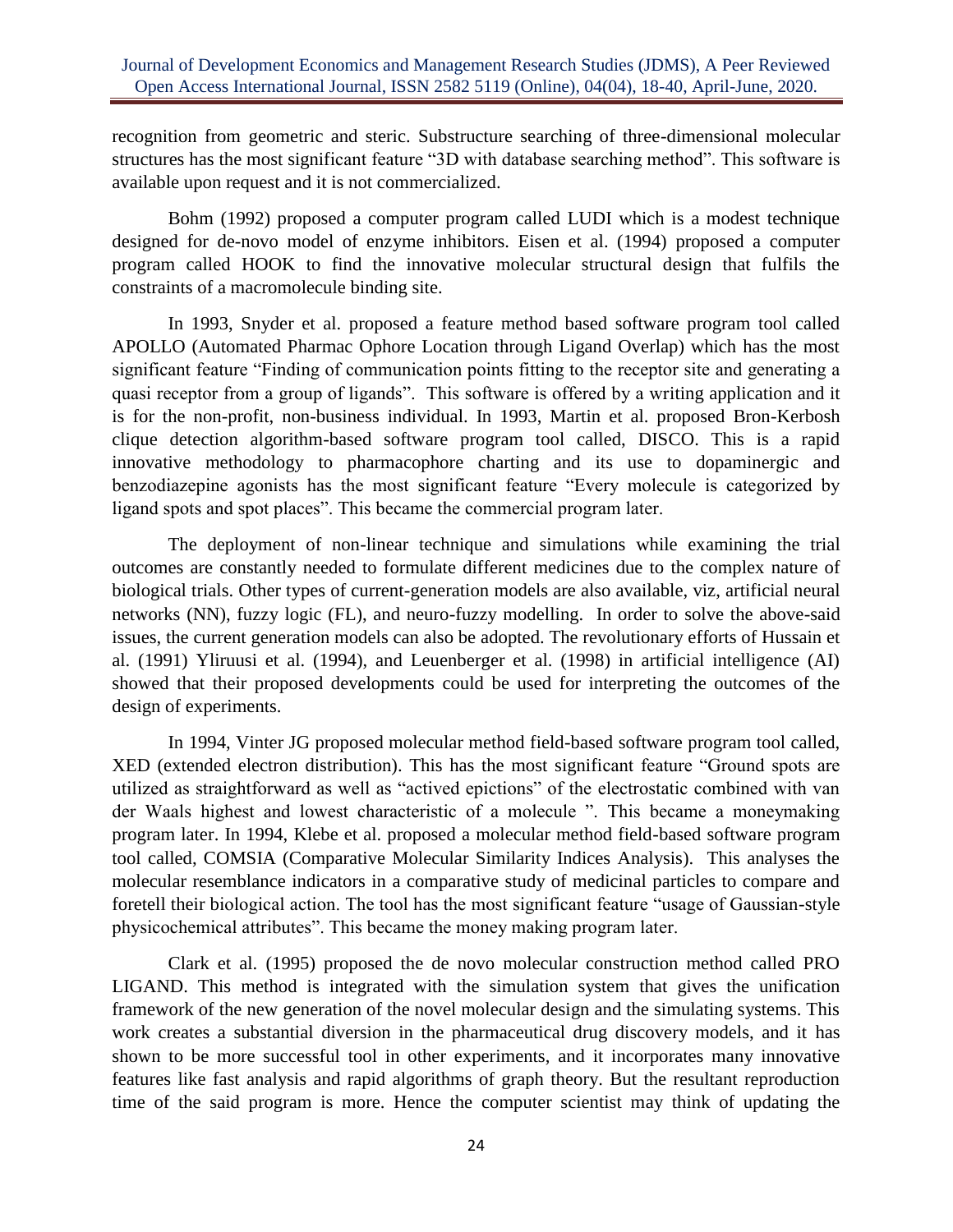program further to provide faster and better results. In 1995, Golender et al. proposed a feature method based software program tool called, Apex-3D. This has the most significant feature "pendent structural parameters and physicochemical properties". This has been replaced by Catalyst program.

Chow (1995a) proposed the statistical resemblance amongst dissolution summaries of medicinal goods in this work considered one point at a time. Lin Ju & Shu Jean Liaw (1997) extended the Chow's technique with the autocorrelation technique, which admits considering the correlation of more than one-time point. Lin Ju proposes in his study that, the vitro-dissolution method is considered as a vital component in new medicine creation to ensure the quality of produced medicine. It is proposed in his work that the approximated dissolution profiles can be modelled with a linear and/or quadratic relationship with time.

The quadradic model is given by:

$$
R = a_1 + b_{11}t + b_{12}t^2 + \varepsilon_1
$$

 $T = a_2 + b_{21}t + b_{22}t^2 + \varepsilon_2$ ,

where R and T are the dissolution profiles, t is the two sets of time specified,  $\varepsilon_1$  and  $\varepsilon_2$  are normally distributed random variables with the arithmetic mean of 0 and variance  $\sigma^2$ .

where the linear relationship is given by:

$$
R = a_1 + b_1 t + \varepsilon_1
$$
 and

 $T = a_1 + b_2 t + \varepsilon_2$ .

Simulation studies were performed to analyse the properties of dissolution profiles. In spite of the fact that strategies for evaluating the resemblance of dissolution profiles between two medication items exist in the literature, the majority of them don't give solid statistical as well as logical legitimizations. The characteristics and implications of the methods were analysed viz.,ANCOVA, two-way ANOVA, split-plot. Future researchers may think of MCOVA and MNOVA methods for the incorporation of new ideas. One can also think of technical evaluation of in-vivo and vitro-correlation for the proposed medicinal model assessment. Instead of upto quadratic modelling, the researchers may think of polynomial & exponential modelling. It is strongly suspected that exponential modelling is the optimal one for the drug discovery as it would span the growing time of infection in a short period.

In 1996, Barnum et al. proposed atom method based software program tool called GASP (Genetic algorithm superimposition program). This has the most significant feature "Utilizes genetical system methods for pharmacophore identification and automatically permits conformational elasticity and compares the characteristics between molecules". This became the profitable computer program later.

Jones et al. (1997) proposed a genetic procedure technique for the growth and justification for flexible docking. The authors first started with Novo to perform flexible growth docking, later the procedure was changed to genetic optimisation due to the inapplicability of their work with Novo pro. This technique involves the program Genetic Optimization for Ligand Docking called GOLD. This is an automatic ligand program for docking that incorporates the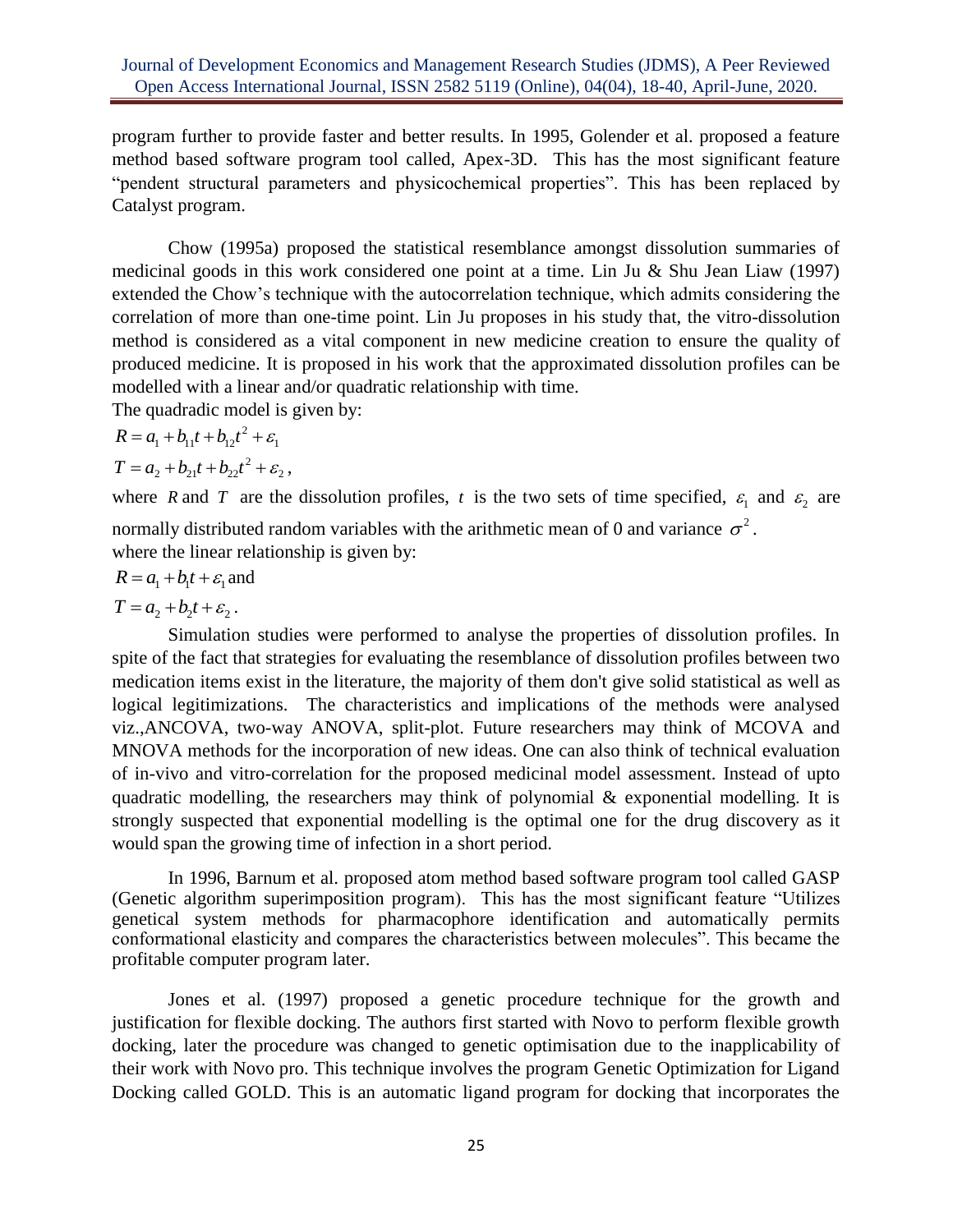genetic algorithm. Several updating has been done on the said algorithm, and the current algorithm (1997, Jones) tested more than 100 complex data from protein data banks. It was also identified that GOLD reached 71% accomplishment level in detecting the investigational binding mode.

Wang et al. (1998) proposed a technique for evaluating the binding similarity of a protein-Ligand complex with a renowned 3-dimensional shape called SCORE. To determine the SCORE, the model incorporates penalty, effect of desolvation, bonding of hydrogen, ligand bonding in metal, etc. This method is used for regression analysis through multivariate modelling technique. A noteworthy development of this technique is the presentation of anatomic binding count that enables the analyst to review and upgrade the lead compound in a shape-centered medicinal model. One might be interested in data analysis and the data on protein-ligand structures with quantified binding figures is given as PDB bind-CN (Liu et al., 2015, 2017), DUD-E (Mysinger et al. 2012), and DEKOIS (Bauer et al., 2013) designs.

Miftakhov et al. (1999) proposed a replica of a locus of the tiny bowel. The same was authenticated by a comparative analysis of the findings through mathematical replications of pharmacological composites to their consequences in biotic investigations. Here, four classes of medicines were simulated. Acting on the sarcoplasmic reticulum, changing the absorbency of Land T-type  $Ca^{2+}$  controls on the soft muscle layer, motilides, and benzodiazepines. The fierce similarity of nominal data sandwiched amongst the hypothetical and investigational outcomes endorses the sturdiness of the technique. It is to be understood that the researchers used only the above said four types of channels, whereas other researchers may think of other avenues to analyze and can propose the comparative analysis.

In 2000, Jones and Willet proposed feature method-based software program tool called GASP (Genetic algorithm superimposition program). This has the most significant feature "Utilizes reduced extensive exploration to detect usual characteristics". This became the business oriented program later. In 2000, Li et al. proposed a feature method based software program tool called, HypoGen. This has the most significant feature "Acknowledges detection of suppositions that are common to the dynamic fragments in the preparation or simulated data, but does not appear in the inactive molecule". This became the profitable program later.

In 2001, Evan Alexander Thomas for his doctor of philosophy at the University of Melbourne proposed different mathematically induced computer developed techniques for the enteric nervous scheme. In his research work, the model replicates the trial data, and this validates the quality of "Gray box" model. He proposed an umpteen number of further developments in the proposed models; one might be interested. Researchers might also show interest in the thought-provoking book written by Briem (2003) regarding the designing methods of De Novo.

In 2004, Industrialists at the olecular Operating Environment (MOE), a chemical processing cluster proposed a property-centered algorithm software program tool called MOE. This has the most significant feature "Pharmacophoric structural characteristics are exemplified by marked spots in space ". This became the industrial program later. Roses (2004) published beautiful results in predictive efficacy in discovery and development of drugs using genetic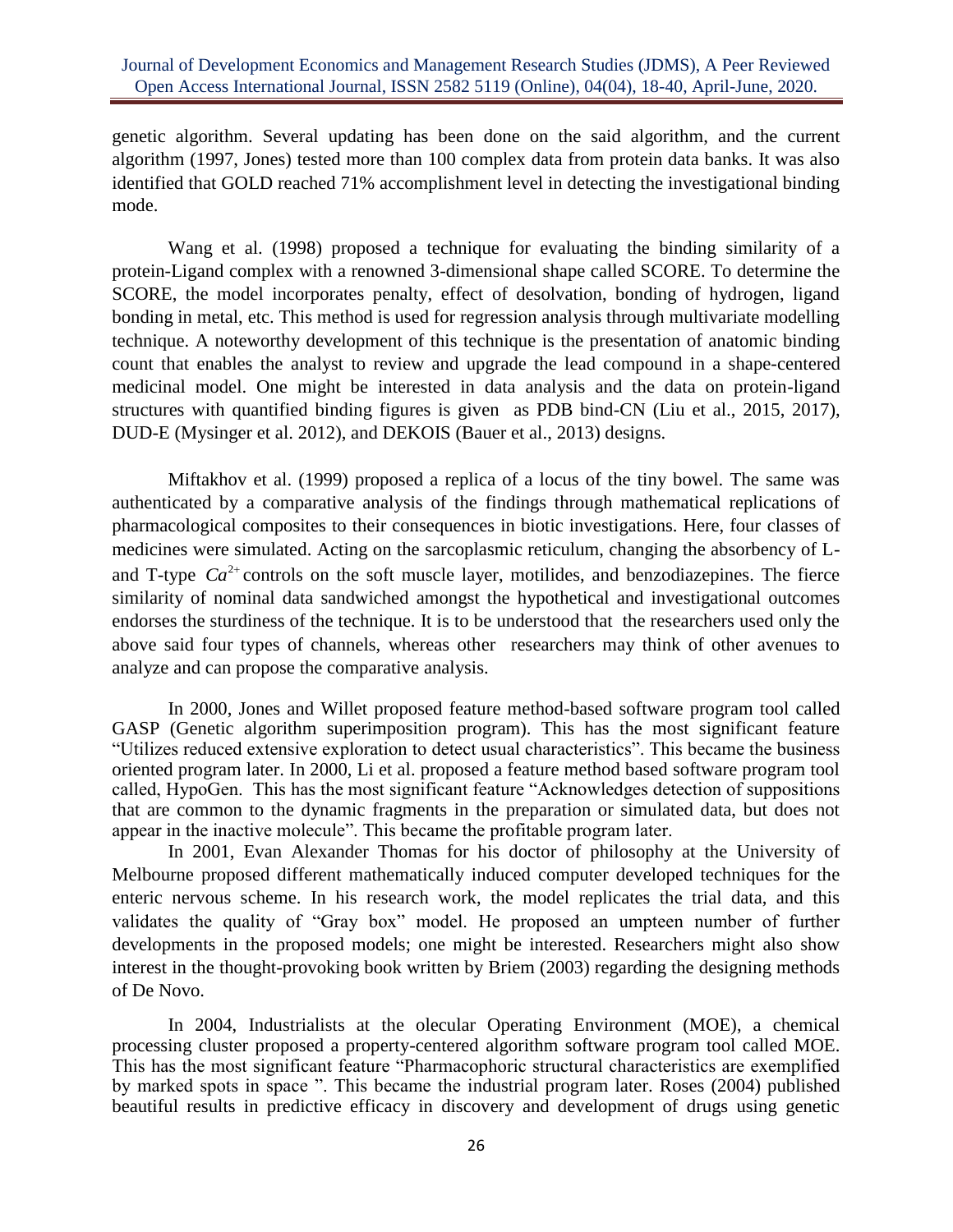analysis that becomes the pipeline technology. The possible verification in higher Phase-IIB findings of effectiveness forecasters that were detected in Phase IIA were able to support in the model of more toptests. That is getting clinical testing results at lesser, quicker and lowers cost, hypothetically. Pharmacogentical method is proposed for fast identification of probable noxiousness-related human genomic reports.

Schneider, G & Fechner, U (2005) proposed a software program centred de novo model of the medicine. De novo method of molecules includes the design of a ligand pattern embedded in another model of the receiver that creates unique molecular shapes with anticipated pharmacological characteristics from the scrape. In 2005, Wolber et al. proposed atom method based software program tool called GASP (Genetic algorithm superimposition program) with LigandScout: 3-D pharmacophores resulting since protein-bound ligands and their usage as simulated examination screens. This has the most significant feature "Accepts detection of ordinary propositions to the dynamic fragments in the preparation or test group, but not in the motionless fragment". This became a business software program later.

In 2005, Rush et al. proposed molecular field method based software program tool called, ROCS (Rapid Overlay of Chemical Structures) a structure-centered 3-D scaffold bounding technique and its utilization to a microbial protein-protein contact. This has the most significant feature "Recognizing the resemblance among fragments centered on their three-dimensional structure". This became a commercial program later.

In 2006, Ribba et al. proposed a multiscale prototype with incorporated mathematical ideas to tumour treatment and its perfect utilizations. A Multiscale prototype of disease development on the genomic characteristics of the development of colorectal tumour is recommended. Here, the necessity of genetics dependent cell cycle guideline in the reaction of tumours to remedial conventions was researched upon. In 2006, Dixon et al proposed a feature method based software program tool called, PHASE. This has the most significant feature "Uses fine-grained conformational sampling and a range of scoring techniques to identify common pharmacophore hypotheses". This became a commercial program later. In 2006, Miftahof proposed a mathematical model consisting of numerical method technique to assess the role of subordinate conduction by acetylcholine and serotonin on movement of the belly. In this connection, one might be interested in reading the excellent article by Miftahof (2007) on Mathematical modelling in drug discovery and development.

Mattias Andersson et al (2007) proposed multivariate techniques in tablet manufacturing appropriate for initial drug development. The predictive techniques from an initial testing design of numerous associated reactions were further discussed. A partial least square method was also used to analyse the fractional factorial design along with the linear model. To attain the objective stages of these reactions, the two methods were combined in a simulation by a function and a way of simplex algorithm. The future researcher may think of high-end models instead of adopting the linear models. The values of the predictive variables in the proposed model can be enhanced with the predictive algorithm methods instead of selecting the clinical data directly. Here, one should be cautious that the clinical data and the predictive algorithm should reveal similar values; the error on the predictive algorithm should be in an acceptable range. The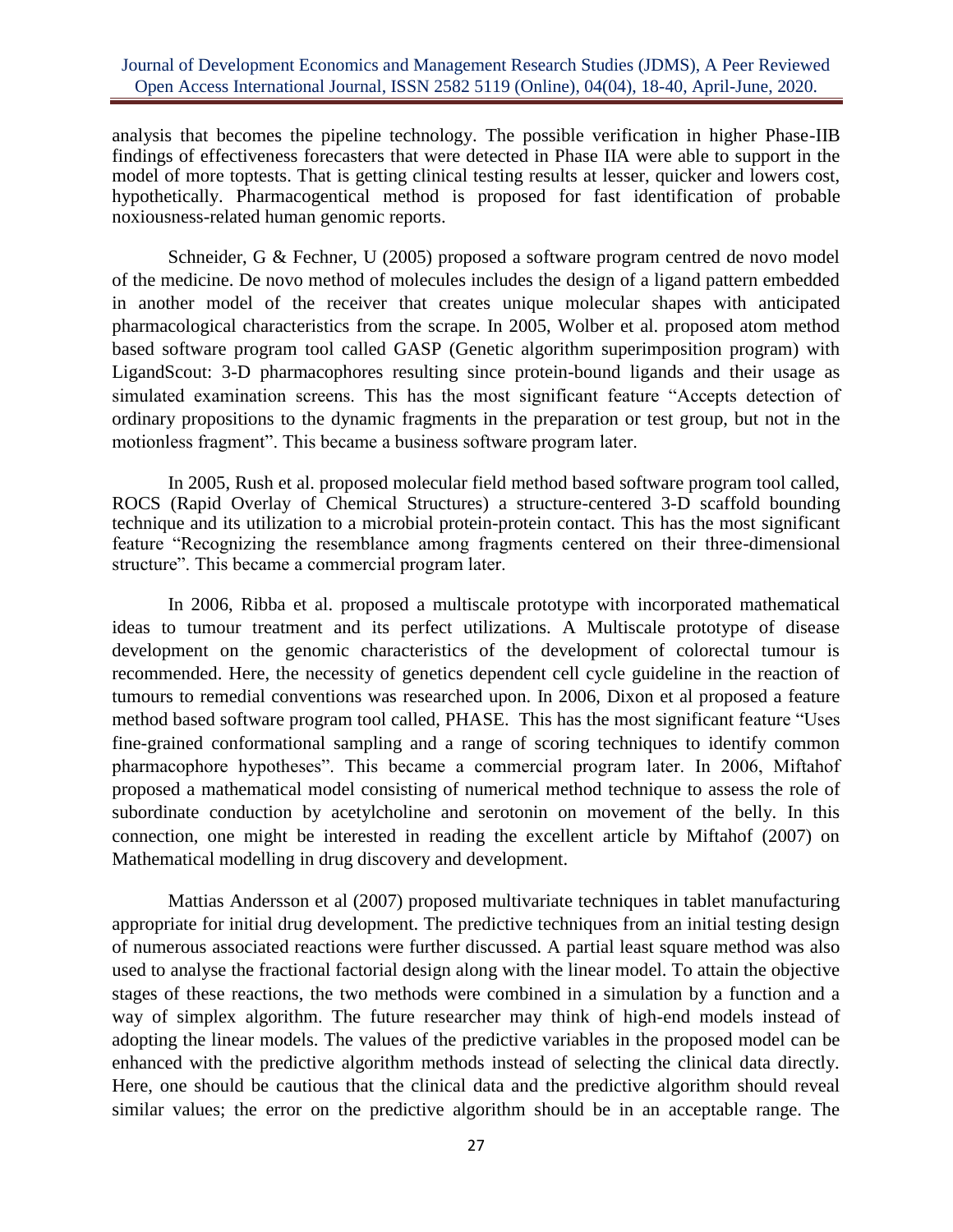modeller may think of proposing an innovative predictive algorithm to provide creative new generation predictive variables and the respective values.

In 2008, Schneidman-Duhovny et al. proposed a feature method based software program tool called, PharmaGist: a web server for ligand-based pharmacophore detection a structurecentered 3-D platform bounding technique and its application to a microbial protein-protein contact. This has the most significant feature "First Web server to illuminate 3D pharmacophores from a group of medicines like fragments that are recognized to attach to a goal receptor". This became a commercial program later.

Edoh et al. (2011) pointed out the most significant problems of the fitness treatment care in evolving nations and the poor accessibility of drug in medical shops. The information retrieval and utilization using IT is also explained. It is mentioned in their work that, due to numerous causes, typical results are not appropriate. The future researcher may think of appropriateness of IT for getting standard results. Though the work is a case study of Benin, it is applicable to other developing countries also with few restrictions. The future researcher may think of appropriateness, applicability and restriction or controlling parameters of the said work. The prevailing hindrances for smearing standard Ecommerce pattern are also explained. Here, one may find interesting to read the article by Vinayagam et al. (2014,2017) for the growth of ecommerce and the assessing customer behaviour using past data. The structure style is proposed and it describes a realistic assessment that the method has the capability of really enhancing the pharmacological treatment supply and the safety measures characteristics of the scheme are also considered. A researcher may find interesting to read the proposed organisational solutions for some specific security problems.

Bianca, C (2012) proposed Mathematical modelling method of the resistant scheme identification to mammary carcinoma antigen and introduced the enhanced form of the model about the contest amongst the human immunity and "mammary carcinoma" under vaccine. The model describes both the humoral and cell reaction of the resilient system to the tumour antigen and the identification procedure between B cells, T cells and antigen exhibiting cells.

There are numerous illustrations of enhanced analysis of experiments that are information centered on AI. Belič et al. (2010) and Trnka et al. (2013) adopted fuzzy logic for imitating the procedure of decision-making and managed the data well, utilising various visualisation techniques. The researcher who is interested in the use of computers in proposing innovative design on drugs may read the review article by Md. Mofizur Rahman et al. (2012). The benefits of CADD in designing medicines and other different softwares like PBPK, PKUDDS, APIS, python Perl, and JAVA, etc are explained. In this context, the researcher may refer to Md. Mofizur Rahman (2012) for getting knowledge of various available software, programmes and computer aids.

A brainstorming book was written by Gisbert Schneider (2013) on De novo Molecular Design form through which an intermediate level researcher can get innovative ideas and basics about the De no methods. Deepak Singla et al. (2013) explored open resource software and web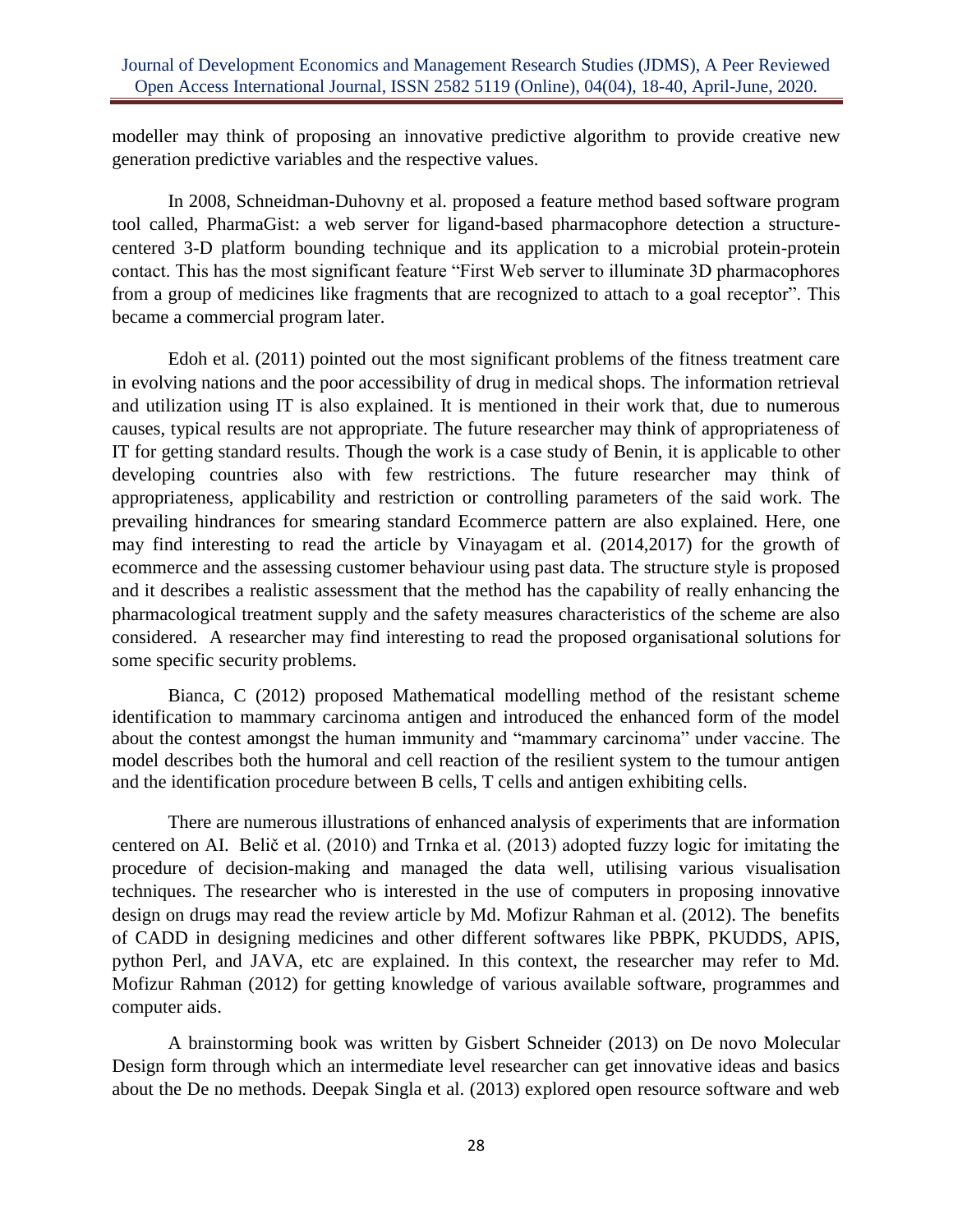services for constructing therapeutic molecules. This has an added advantage than Md. Mofizur Rahman et al. (2012) for future research and researchers comparatively since it involves the freely available software in various ways. This may act as a reservoir for the entry and intermediate level researchers.

Regina Au (2014) discussed the comparison of drug development scenario, the method of how the systems biology is speeding up the modelling of new medicines. It also considers the innovative proposed business marketing model "open" and the foreign direct investment (FDI) impact, rules and regulations. The gap analysis of drug approval and FDI is also explored. Yulia Balykina (2014) stated the current challenges in medication developments that incorporate an increment in expense and length of medication in R&D sector. After crossing these hurdles, only a very few new medicinal drugs arrive at the approval stage. It takes from 10 to 15 years to offer another medication for sale to the public with the expense of more than \$1 billion to bring that to the market. Many new-found probable drugs fall short as investigators require trustworthy information about the behaviour of the drug. That prompts the issues for both the pharma sector and health of publics. Mathematical model centred methodologies have additionally been recommended to upsurge the utilisation of re-enactments on the side of clinical drug developments for forecasting results of projected trials.

Business size production of complicated medicine distribution schemes employing the current innovations is tough. Jukka Rantanen and Johannes Khinast (2015) performed a beautiful discussion on an exchange of innovative technological resolutions, basic technical act, that empowered the manufacture of extremely contrived medicines and proposed some key points to overcome the complexities. This analysis incorporates the threat supervision approaches and design of experiments (DoE) procedures. The future researchers may read the final part of Jukka Rantanen and Johannes Khinast (2015) that explains the disputes related to executing these tools as a part of forthcoming fitness treatment schemes in a lucid manner. Further development here can be incorporated techniques with factorial designs. The above-proposed methods can be analysed through programmatic methodologies by utilizing various programming techniques viz, Matlab, SPSS, Python, Stata, and R program, etc, or one can create specific software according to their specific requirements. A complete factorial design at two stages can be given as  $2^k$  with the number of variables  $k$ . In a basic situation when two variables are examined at twofold stages, a comparatively small quantity of tests is needed. Though four trials are not sufficient even for the initial inspection, investigational actions can undoubtedly develop. The complete factorial design allows the examination of both principal and contact impacts. However, along with exponential growth in the expense of investigational actions, the quantity of trials can be diminished by way ofapplying fractional factorial technique, including the trial capacity determined as  $2^{k-p}$  with  $\frac{1}{k-p}$ *p* as the magnitude of fraction.

Though AbbVie pharmaceuticals has been silent on the usage of AI in its medicine detection, it is strongly suspected that, it does have a project listed with Atomwise. In addition, in September 2016, AiCure, a companion of AbbVie publicized in what way its AI- centered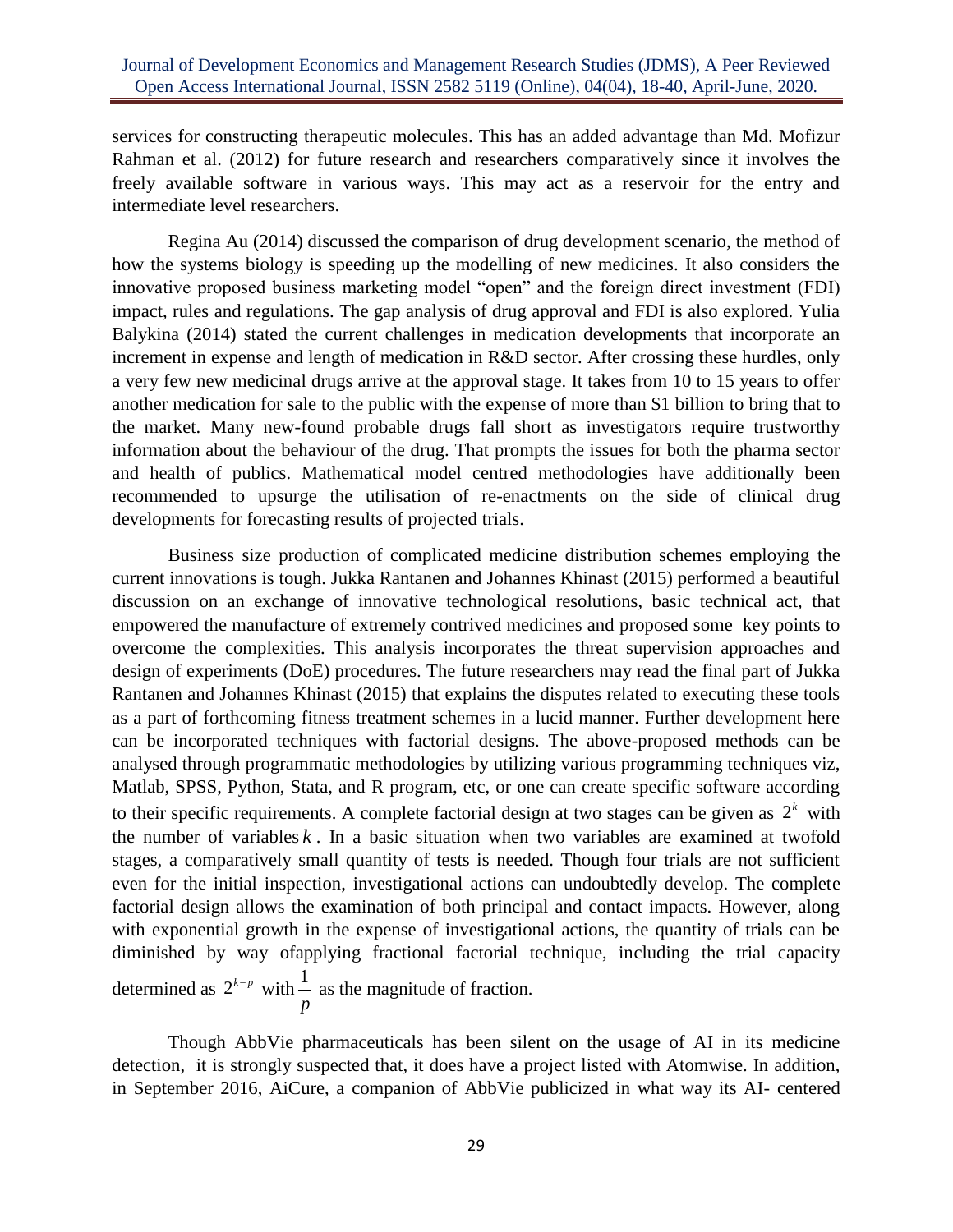patient observing stage enhanced obedience in the experiments. Carrara et al. (2017) reviewed several mathematical models in drug discovery of cancer disease. Pharmacometrics replicas characterise the complete methodologies for mining, considering and assimilating the data attained under-optimally devised experimentation presented in drug discovery.

Chatterjee, S et al. (2017) analysed in their article on the beautiful applicability of mathematical models in the employment of quality by model concept for the development of the drug. Yamuna and Elakkiya (2017) analysed several different mathematical models in the growth, discovery and medication of a variety of therapy and the applicability of vaccination. When employing the Euler–Lagrange Replication (ELR) for a heavy deferment, the aspects of the stream across specific fragments are not determined, and the fluid-fragment communication force has to be devised. This is the foremost disadvantage when suspensions with density ratios nearly 1, at massive particle Reynolds numbers are measured. In these instances, the indolence of the liquid is highly associated with the indolence of the fragments; however comprehensive evidence on the liquid movement is unavailable. Hence, ELR is typically employed to gasparticle structures.

Most of the research works examine the response of generally employed techniques to analyse and assess the resemblance of the dissolution summaries of two medicines. A pleasant assessment can be obtained from a beautiful model. A reasonable experimental model is necessary for dissolution analysis. Before the trial is performed, one has to prepare the research like the appropriateness of the equipment, position of dissolution basket, and so on. Till today, numerous problems are in the construction of dissolution assessment that requires further inspection.

Prasad, G et al. (2017) did an excellent analysis on different software centred methods for drug inventing and improvement: It gave an excellent summary of the accurate appraisal on generally utilised software and its various purposes. A noteworthy difficulty and the challenge to overcome in the pharmaceutical business restricts the volume of crystals in the production of any medication. The quantity and steadiness of crystals decide the characteristics and overall effectiveness of a medicine. Hence, the AI researchers may get to read interesting points and and also find innovative ideas through the article by Prasad G et al. (2017).

Shein et al. (2017), in their book "Sample size calculations in clinical research", described various methods of estimating the sample size for the particular clinical study with different case studies. This consists of various statistical procedures for the calculation of sample size in different phases of clinical research and its future advancement and evolution. Zhenguo Gao et al. (2017) in their work proposed current developments in crystallization procedure in the direction of the pharmaceutical businesses. It is abridged with current techniques to recognize and create innovative forms of crystals like solvates, co-crystals, polymorphs. This incorporates numerous landmarks like the launch of the first co-crystal drug and the uninterrupted production of Orkambi (Vertex). But the authors found the usage of computation methods missing in this scenario. Hence the future researcher may think of mathematical and statistical purposes in analysing the crystallization process. Creation of modelling and monitoring crystallization techniques may attract several researchers to propose new crystallizer geometries to enhance the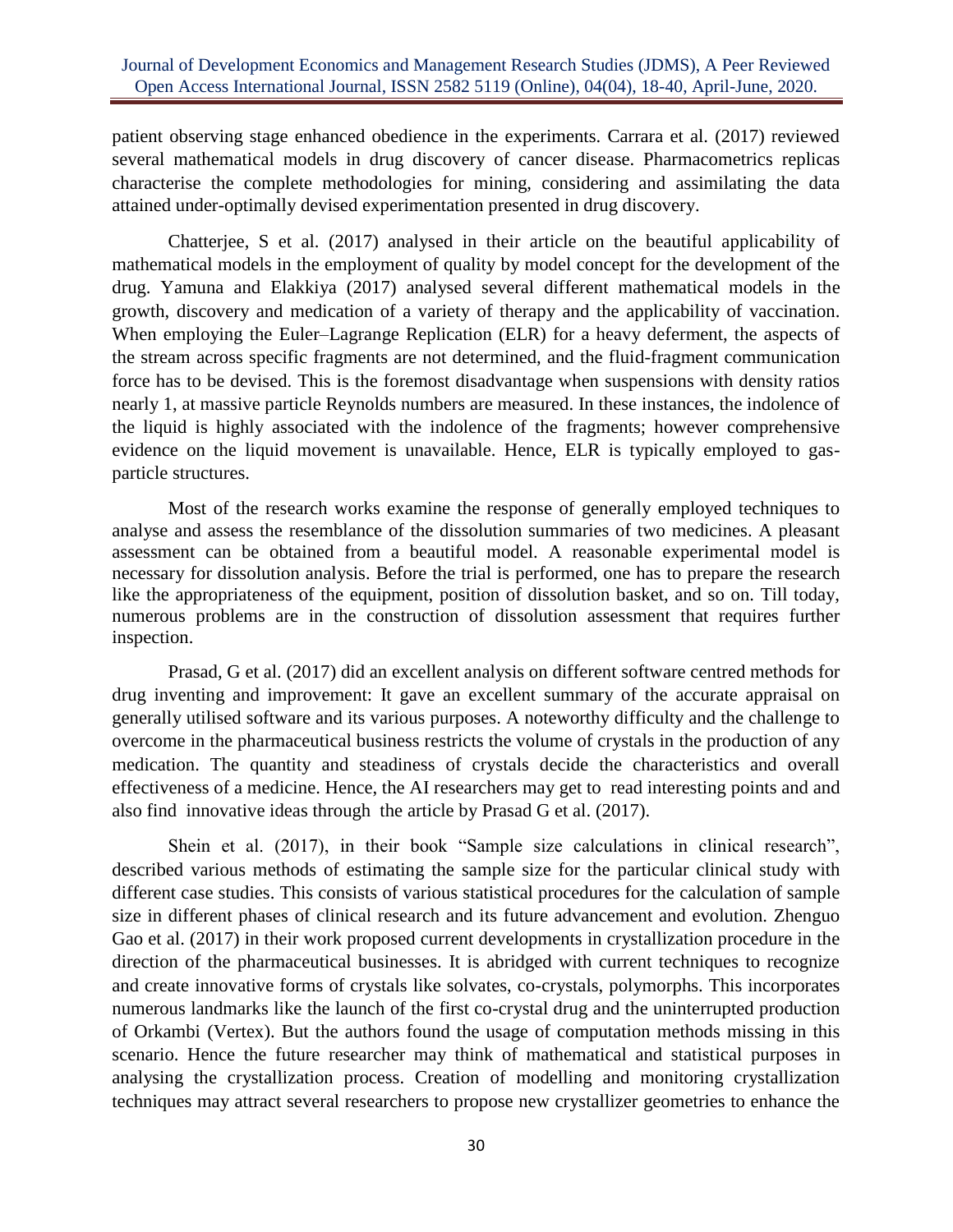performance of crystallisation. The AI aspirants may think of AI-assisted control mechanisms for the crystallization processes. It is to be noted that the medicine production machines were regularly examined by devices like sensors and that those sensors provide a lot of data, but most of the resultant data went unanalysed. A strong statistical method can be proposed to analyse such resulting data obtained by sensors. It is essential to create scientific models with AI technique to increase comprehension of what the sensors uncover about every part of the medicine's crystallization process. The researchers may think of new algorithms to aid the AI techniques.

A future researcher may refer to the book, advanced systems for improved public healthcare and disease prevention: emerging research and opportunities by Thierry Oscar Edoh (2018). The approaches of international public healthcare delivery, problems in healthcare industries, and various other applications in eradicating the issues are explored in the book in a thought provoking manner.

In August 2018 an editorial commentary by Bill Siwicki wrote to healthcareitnews.com on Takeda's usage of AI to foretell the progression of depression. The objective is to decide the type of patients who will progress by substituting or fluctuating the treatments. The preliminary investigation indicated that repeated use of NN is precise on its estimates. Li Di Yan Li. (2018) analyzed the risk factors of falsification for T-SPOT.TB, an analysis device to recognise both pulmonary and extra pulmonary tuberculosis, and latent tuberculosis. Logistic regression technique is used to analyze the statistical data collected from 349 patients out of which 98 subjects had TB and 251 subjects had non-TB disease and received T- SPOT.TB. However, in this study latent tuberculosis patient was not discussed. Hence, the researcher may incorporate this into their future studies. Next, the subjects in few types of TB type were rare, that could change the outcomes. Next, the variable of distortion was not robust while the properties of distortions differ between each other and the future researcher may think of devising a method for the variable deformation. Next, anti-TB management or curing techniques were not considered in this study. One may think of incorporating this as a variable in their model. Mainly, the inoculation patient has not considered in this study. Also, HIV positive spread is a major cause, but that is not included since HIV distribution is less in China. Whereas, if one wants to adopt this study for a different demographic, a thinking of incorporation of the abovesaid variable can be possible.

"Lankacidin C" is an antibiotic created by the creator "Streptomycesrochei"which indicates significant antitumor motion. Recently, Ahmed Taha Ayoub et al. (2019) employed ensemble-based docking of several lankacidin C conformers into a group of four distinct conformations of the taxol fastening pocket of tubulin applying GOLD and FRED docking computer software programs accompanied with fragmentile dynamics replication and succeeding binding-energy forecast. Amanifold-trajectory method was employed to computer through the solidity of various possible attaching techniques.

To find the attach energy between two entities, the ensemble average or time average adopted from stochastic processes part is utilized. The required ligand-protein compound in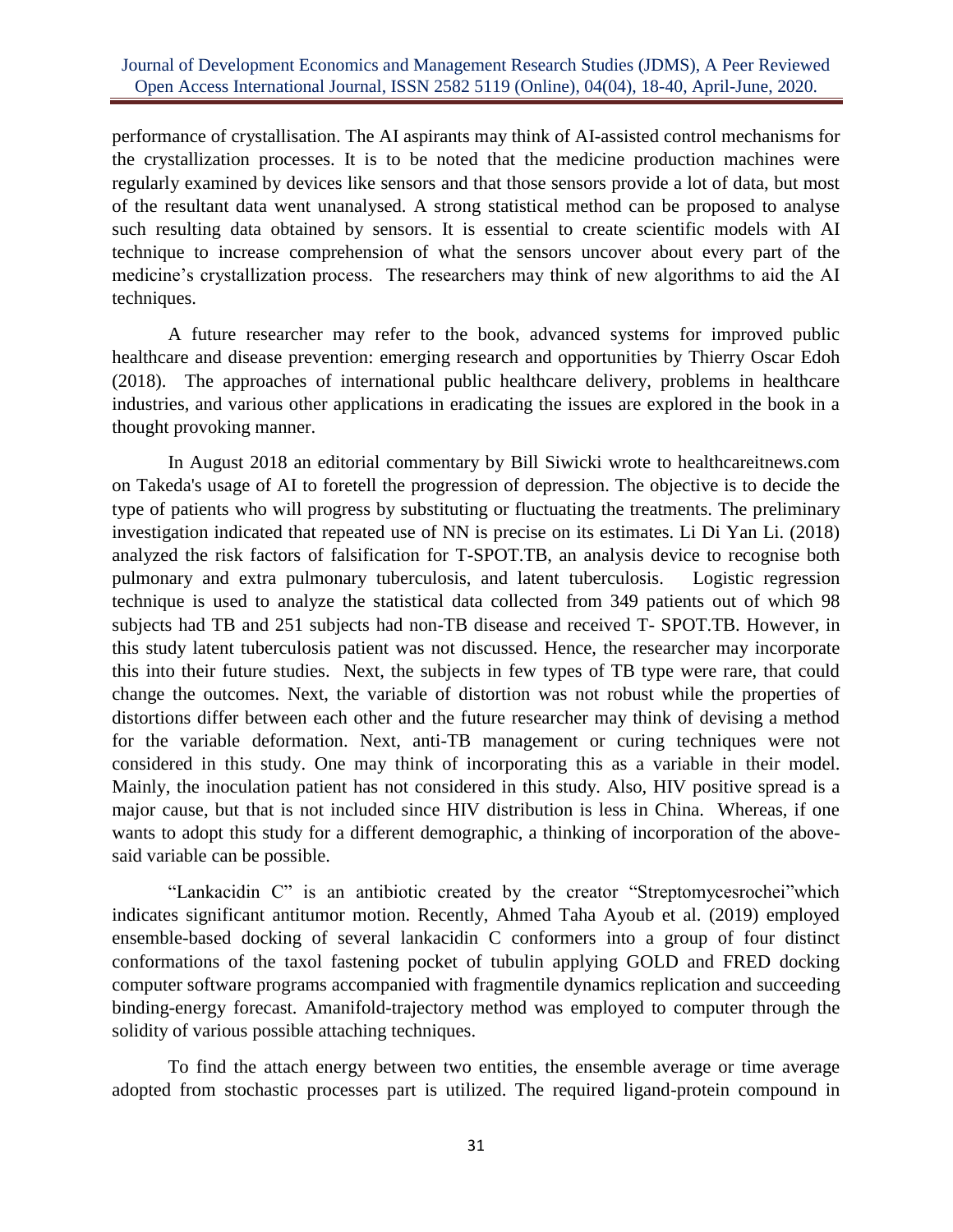similarity to the available ligand and protein (tubulin) was explored. The ensemble average is given by:

$$
\langle A \rangle_{\text{ensemble}} = \frac{\iint A(a,b) e^{-\frac{E(a,b)}{kT}} da \, db}{\iint e^{-\frac{E(a,b)}{kT}} da \, db}
$$

A, is the property,  $\langle A \rangle_{\text{ensemble average of } A$ . Here, A is considered as energy. A is a function of a and b where b is the position and a is the momenta. Here,  $e^{-\frac{E(x, b)}{kT}}$  is the  $E(a,b)$ Boltzmann factor considered here as a weighting element. *E* is the strength of the microstate. *k* is the Boltzmann constant. T is the temperature in Kelvin. The integration is performed around the complete time space.

The period average of A with a and b, the functions of time ranges from 0 to  $\infty$  and given by:

$$
\langle A \rangle_{time} = \lim_{\tau \to \infty} \frac{1}{\tau} \int_{t=0}^{\tau} A(a(t), b(t)) dt
$$

In ergodic system,  $\langle A \rangle_{\text{ensemble}} = \langle A \rangle_{\text{time}}$ , hence, 1  $\frac{1}{M}\sum_{i=1}^{M}A(t_i)$  $\langle A \rangle_{\text{ensemble}} = \langle A \rangle_{\text{time}} = \frac{1}{M} \sum_{i=1}^{M} A(t_i)$  with *M* as a representative set of microstates. Now, the system was simulated for a finite period. Following that, a typical set of microstates *M* is employed to assess the time average of *A* .

Now, the average energy of the ligand and receptor is given by  $\langle \Delta E \rangle_{bindine} = \langle E \rangle_{complex} - \langle E \rangle_{receptor} - \langle E \rangle_{linear}$ 

First, it is modelled the least-square model of the particles of the tubulin to that of the original shape prior to the replications. The solidity of the protein, as well as that of the ligand in the attachment site, was evaluated by the variation of root mean square values.

In 5 March 2019, Ayn de Jesus, who started her career in journalism and then became a member of content and research team at Emerj, wrote a delightful article to emerj.com under health care section of R & D on an Outline of Advances Artificial Intelligence in the drug manufacturing companies. The article provides the scenario of different firms providing software in forecasting treatment outcomes, medicine proposal and scheming and data pre-processing in the pharmacological industries. GNS Healthcare provides Reverse Engineering & Forward Simulation (REFS), a machine learning (ML) software that computerizes or automates job that formerly took part in cut and try to check the medicines with discrete patients. The company asserts that REFS- produced ML replicas are able to foretell a patient's reply to probable medicine treatments by conjecturing probable associations between numerous aspects that might give an impact on the outcomes. The algorithm then runs replications and has several nested and non-nested "what if" interrogations; till to conclude the best medicine to cure the disease of every patient. In April 2019, a Health AI called Concerto proposed a usage AI and actual world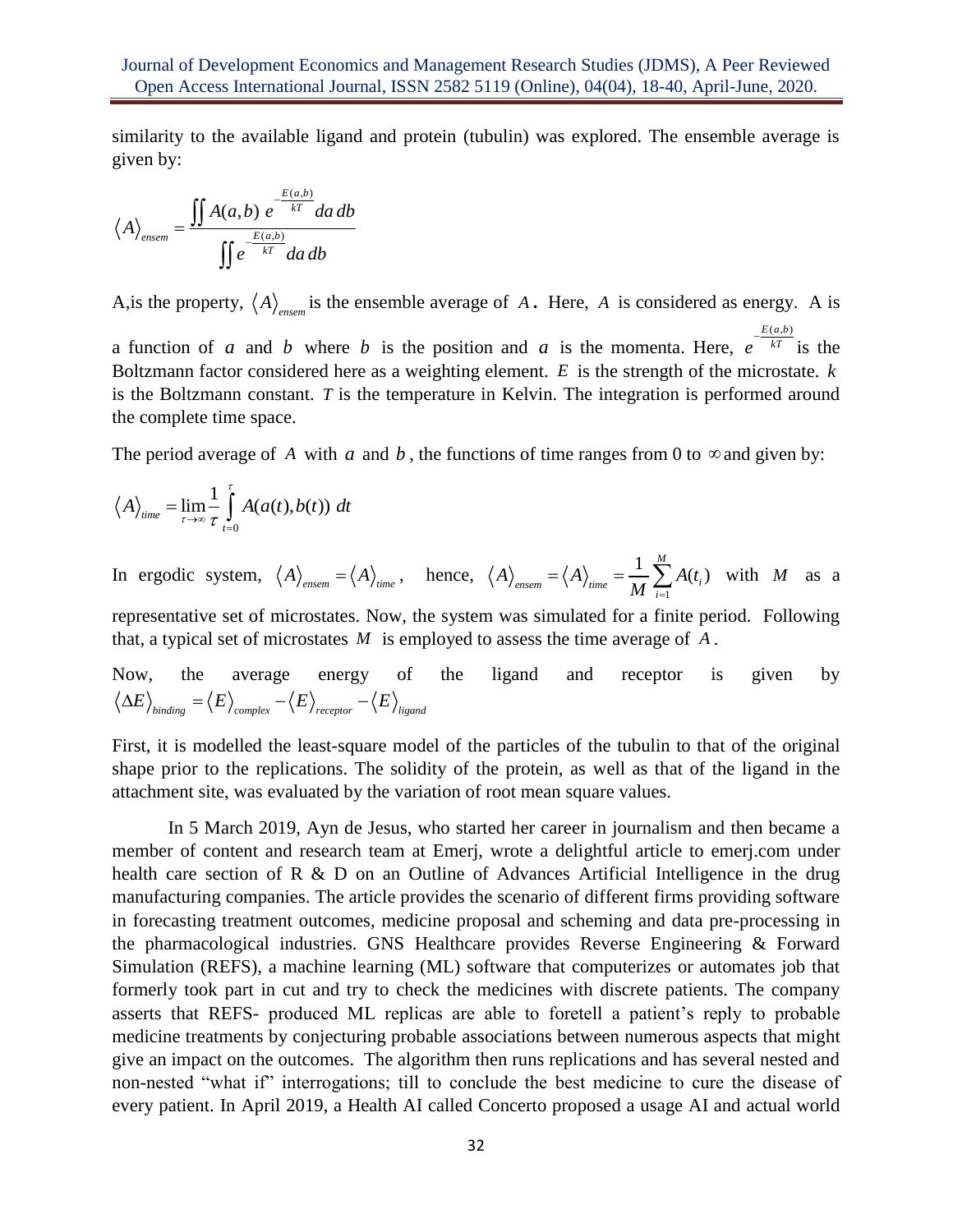statistics in oncology. The AI experts stated in their reports that, the future of pharmaceutical companies are in the hands of the researchers, doctorates or a mixture of academicians in deep sciences, bioinformatics and mathematics. Hence, future researchers have to take this seriously and specifically Applied Mathematics, AI, ML researchers, can turn their research studies towards pharma.

The Soma Logic (SL) attained an authorization to smear REFS to SOMA scanconsequent protein datasets. This contract proposes to control REFS procedures to arise sense from SL's protein statistics aimed at usage in discrete and populace fitness administration. In this point, the authors wish to insist the person behind the development of ML procedures and REFS advancements. Bruce Church, Principal Mathematics Officer who spent around 10 years at University of Cornell, mounting universal optimization techniques for computational protein folding, is liable for advanced development of the ML procedures for REFS and foremost the growth of novel goods and tools. The Machine Learning Ledger Orchestration for Drug Discovery (MELLODDY) in June 2019 declared a project that it will train ML technique on datasets from multiple companions while guaranteeing the confidentiality for each companion by means of amalgamated learning.

## **Drug Discovery advancements in Covid-19**

At 2020, in the month of February, [BenevolentAI](https://crunchbase.com/organization/benevolent-ai) made a cluster of technical expert group. The fullfledged study by means of its medication innovation policy is required. The CEO of [BenevolentAI](https://crunchbase.com/organization/benevolent-ai) , Baroness Joanna Shields proposed that addressing and as a response to the COVID-19 pandemicity of world health emergency, it is proposed that our AI medication innovation and advancement policy in the direction of recognizing the body's reaction to this new communicable infection." [\(Mike Butcher](https://techcrunch.com/author/mike-butcher/) April 2020)

CLINICAL-PHASE VACCINE CANDIDATES FOR COVID-19 like aAPC, artificial antigen-presenting cell; CTL, cytotoxic T lymphocyte; DC, dendritic cell; LNP, lipid nanoparticle; S protein, SARS-CoV-2 spike protein can be found at ClinicalTrials.gov website; WHO. Tung Thanh Le et al (April 2020), a cluster of investigators at the laboratory of Gladstone Organization, US has detected the list of proteins in SARS-CoV-2 correlate together with the proteins in human being chambers to trigger the infection. Xueting Yao et al (2020) proposed that Hydroxychloroquine was found to be more potent than chloroquine at inhibiting SARS-CoV-2 in vitro. Hydroxychloroquine sulphate 400 mg given twice daily for 1 day, followed by 200 mg twice daily for 4 more days is recommended to treat SARS-CoV-2 infection. Here, it is used many simulation methods, clinical trials and predictions using different models.

World Health Organization has announced a worldwide mega-trial of the four furthermost assuring COVID 19 human illness disease treating and handling methods up to now: (i) remdesivir inhibitor (ii) hydroxychloroquine antimalarials (iii) ritonavir/lopinavir protease inhibitors, both medicines are HIV inhibitors, and (iv) interferon-beta. A cluster of researchers from South Korea and US are utilizing deep - learning technique to explore the possibility for existing anti-viral medicines to be utilized for the treatment of COVID-19. The said cluster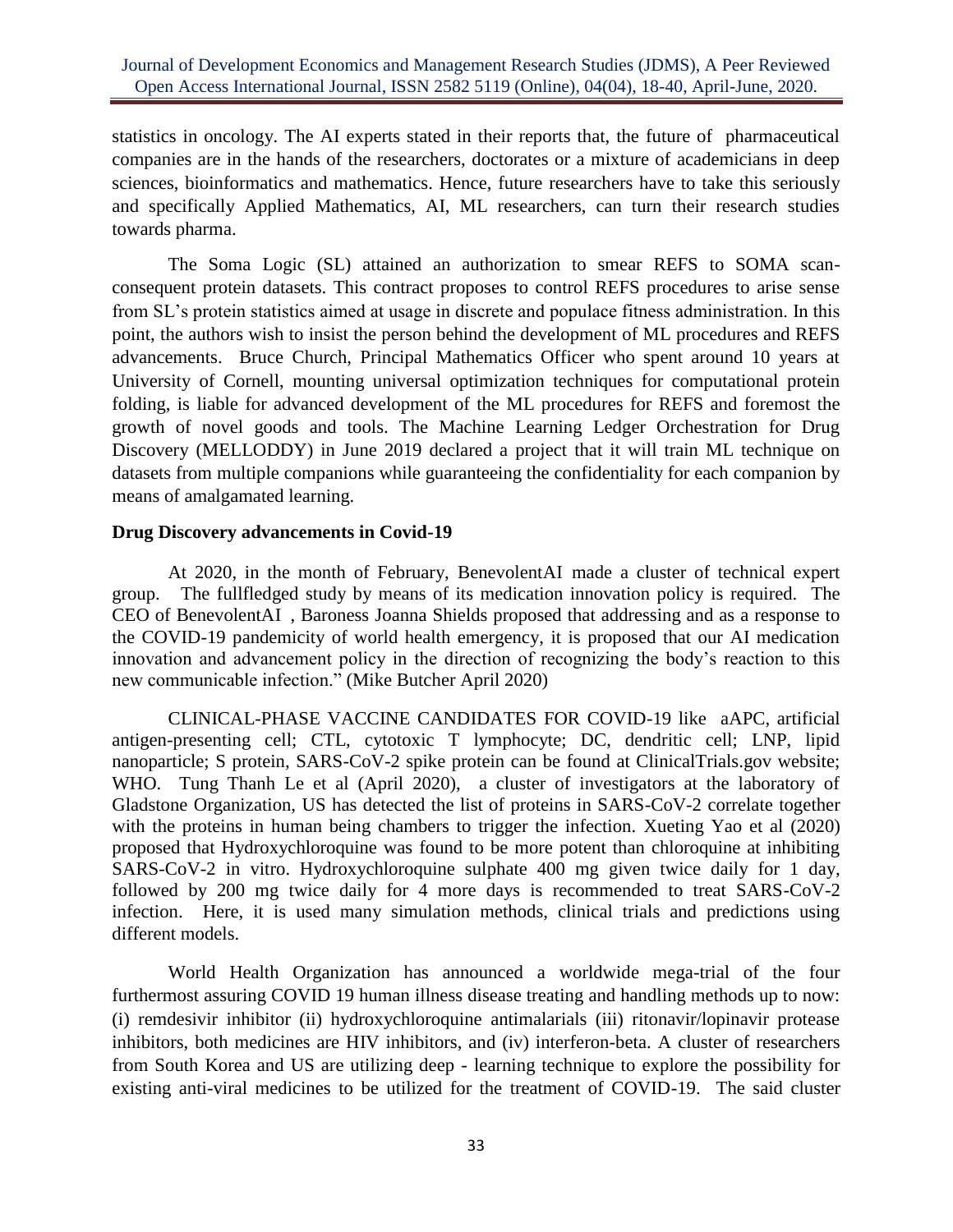proposed a system named "Molecule Transformer Drug Target Interation (MT-DTI). It is examined the hydrogen bonding, ionic interactions, hydrophobic interactions and other notable and necessary similarities in the available drugs for Covid-19 anti viral drugs. Surprisingly it is found after many sleepless nights of works, atazanavir, the antiviral medicine used for the treatment of HIV shows some increasing simulated results and good signs for Covid-19. Many clinical trials are going on throughout the world. Many mathematical and statistical works are going on in prediction and to evaluate the efficacy of the drugs used. On some other degrees, AI field is keep developing its own direction. It is suggested to have a hybrid method to have the quick return of the possible solutions. Mathematical modelling help the researchers to predict, calculate before moving to the clinical trials and after getting few results in the clinical trials. These results gives the input to AI, and AI can simulate, and test in a wonderful way before coming in to human testing.

## **Conclusion**

Throughout this overview, it is exciting to note the numerous changes and improvements that computer science and mathematical models have dedicated to pharmacology. Tremendous contributions that the methods could give in investigation routing lead to an innovative way of research. This short study figures out the different methods and also gives a glimpse on the role of scientific mathematical models in drug discovery. The difficulties that biotechnology organisations face in growing huge molecule mixes are primarily because of science progressively mind-boggling, and it is not comprehended thoroughly. The goals are progressively troublesome, innovative and unconfirmed, and subsequently become increasingly dangerous. A distribution framework is required to get huge molecules to the ideal part. The FDA commanded that medicines be matched with available existing drugs versus sample. The future of drug discovery and pharmaceutical research and development is in the hands of mathematicians and computer scientists. The vaccination of Covid-19 prevention is essential and it can remerge at any time in future. It is the primary duty of the human community to be prepared for that. This article may give a good insight in a multidimensional way to the researchers and the ideas to fulfil the gaps in the area of Mathematics and Computer science which will be highly useful for future researchers and R&D sector of pharmaceutical industries.

# **References**

- 1. AiCure announces new study results demonstrating 90% adherence from Phase 2 Abbvie study, [https://aicure.com/aicure-announces-new-study-results-demonstrating-90-adherence](https://aicure.com/aicure-announces-new-study-results-demonstrating-90-adherence%20-%20phase-%202-abbvie-study/)  phase- [2-abbvie-study/,](https://aicure.com/aicure-announces-new-study-results-demonstrating-90-adherence%20-%20phase-%202-abbvie-study/) accessed on 05 September 2019.
- 2. Apic, G., Ignjatovic, T., Boyer, S. & Russell, R.B. (2005). Illuminating drug discovery with biological pathways. FEBS Letters, 579, 1872-1877.
- 3. Ayn de Jesus (5 March 2019), Artificial Intelligence in the Pharmaceutical Industry An Overview of Innovations, [https://emerj.com/ai-sector-overviews/artificial-intelligence-for](https://emerj.com/ai-sector-overviews/artificial-intelligence-for-pharmacies-an-overview-of-innovations/)[pharmacies-an-overview-of-innovations/,](https://emerj.com/ai-sector-overviews/artificial-intelligence-for-pharmacies-an-overview-of-innovations/) accessed on 5th September 2019.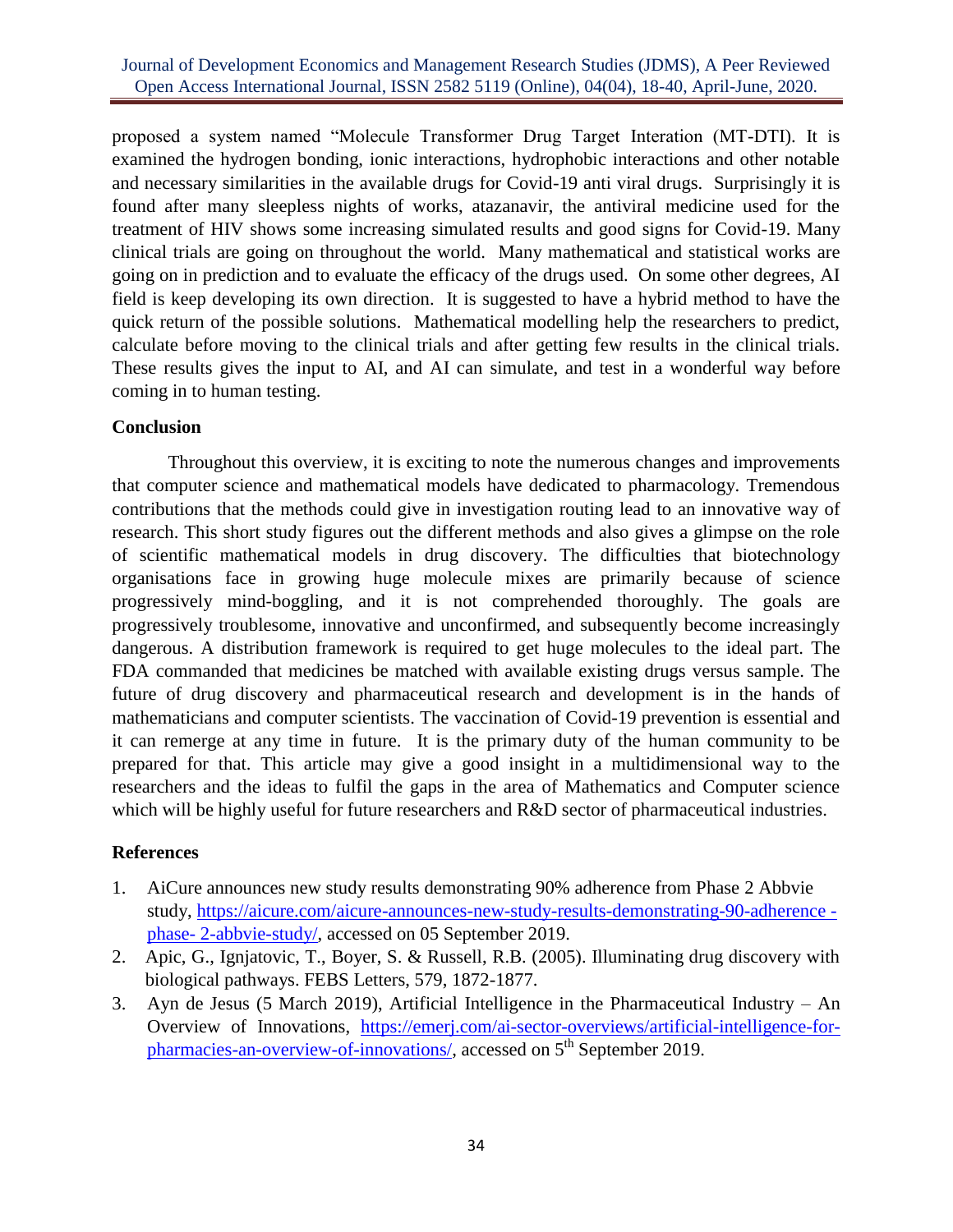- 4. Ayoub, A. T., Elrefaiy, M. A., & Arakawa, K. (2019). Computational Prediction of the Mode of Binding of Antitumor Lankacidin C to Tubulin. ACS omega, 4(2), 4461–4471. doi:10.1021/acsomega.8b03470
- 5. Barnum, D., Greene, J., Smellie, A., and Sprague, P. (1996). Identification of common functional configurations among molecules. The Journal for Chemical Information and Computer scientists, 36(3): 563-71.
- 6. Bauer,M.R., Ibrahim,T. M., Vogel S.M., &Boeckler, F.M. (2013). Evaluation and optimization of virtual screening workflows with DEKOIS 2.0 – A public library of challenging docking benchmark sets. Journal of Chemical Information and Modeling, 53, 1447–1462. 10.1021/ci400115b
- 7. Belič, A Škrjanc, I, Božič, D.Z. F. (2010). Vrečer Tableting process optimisation with the application of fuzzy models. International Journal of Pharmaceutics, 389 (1–2), 86-93
- 8. Bianca, C., Chiacchio, F., Pappalardo, F., &Pennisi, M. (2012). Mathematical modeling of the immune system recognition to mammary carcinoma antigen. BMC bioinformatics, 13, S21. doi:10.1186/1471-2105-13-S17-S21
- 9. Bill Siwicki, August 29, 2018, Amazon Web Services boosts machine learning to treat depression[,https://www.healthcareitnews.com/news/amazon-web-services-boosts-machine](https://www.healthcareitnews.com/news/amazon-web-services-boosts-machine-%20learning-treat-depression)[learning-treat-depression,](https://www.healthcareitnews.com/news/amazon-web-services-boosts-machine-%20learning-treat-depression) accessed on 05 September 2019.
- 10. Böhm, H.J. (1992). The computer program LUDI: a new simple method for the de-novo design of enzyme inhibitors. Journal of Computer-Aided Molecular Design, 6, 61–78.
- 11. Bourquin, J, Schmidli, H, van Hoogevest, P, &Leuenberger, H. (1998). Advantages of Artificial Neural Networks (ANNs) as alternative modelling technique for data sets showing non-linear relationships using data from a galenical study on a solid dosage form.European Journal of Pharmaceutical Sciences, 7 (1), 5-16.
- 12. Carrara, L., Lavezzi, SM., Borella, E., De Nicolao, G., Magni, P., &Poggesi, I. (2017). Current mathematical models for cancer drug discovery. Expert Opinion on Drug Discovery, 12(8):785-799. DOI: 10.1080/17460441.2017.1340271. Epub 2017 Jun 22.
- 13. Chapman, M.P., & Tomlin, CJ. (2016). Ordinary Differential Equations in Cancer Biology. DOI:10.1101/071134, preprint.
- 14. Chatterjee, S., Moore, C.M., & Nasr, M.M. (2017). An Overview of the Role of Mathematical Models in Implementation of Quality by Design Paradigm for Drug Development and Manufacture.DOI:10.1002/9781119356189.ch2
- 15. Chow SC, &Liu JP. Statistical Design and Analysis in Pharmaceutical Science. New York: Marcel Dekker; 1995b.
- 16. Chow SC. Statistical comparison between dissolution profiles of drug products. Presented at Department of Health, Executive Yuan, Taipei, Taiwan, 1995a
- 17. Chow, S.C.,& Ki, F.Y.C. (1997). Statistical comparison between dissolution profiles of drug products. Journal bf Biopharmaceutical Statistics, 7, 241-258
- 18. Christodoulos Floudas, & Meghan Bellows Peterson. (02 October 2019). [http://www.princeton.edu/engineering/news/archive/?id=4492,](http://www.princeton.edu/engineering/news/archive/?id=4492) accessed on 03 october 2019.
- 19. Clark, D. E. et al. (1995). PRO LIGAND: an approach to de novo molecular design. Application to the design of organic molecules. Journal of Computer-Aided Molecular Design, 9, 13–32.
- 20. ClinicalTrials.gov website; WHO ; accessed on 17.04.2020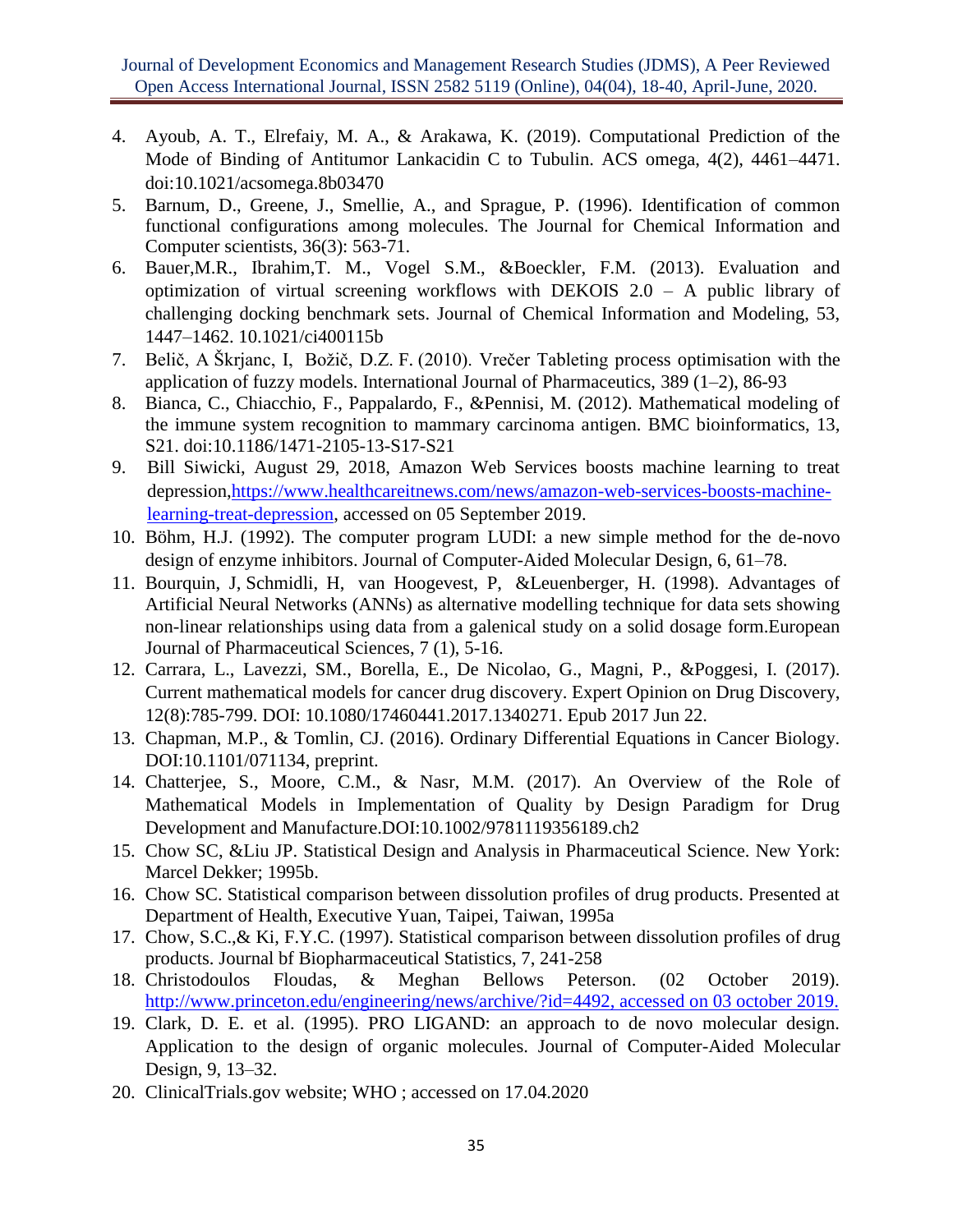- 21. Cramer, RD., Patterson, DE., and Bunce, JD. (1988). Comparative molecular field analysis (CoMFA). 1. Effect of shape on binding of steroids to carrier proteins. Journal of the American Chemical Society, 110(18): 5959-67.
- 22. Deepak Singla, Sandeep Kumar Dhanda, Jagat Singh Chauhan, AnshuBhardwaj, Samir Brahmachari,K., Gajendra, P., &Raghava,S. (2013). Open Source Software and Web Services for Designing Therapeutic Molecules.Current Topics in Medicinal Chemistry, 13, 1172-1191.
- 23. Dheva Rajan, S., IyemPerumal, A., & Kalpana, D.,& Rajagopalan, SP.(2014a). Existence of the solution and disease-free equilibrium of SPR\_SODE Model. International journal of pure and applied mathematical sciences,7(1),1-7.
- 24. Dheva Rajan, S., IyemPerumal, A., & Kalpana, D.,& Rajagopalan, SP.(2014d). Sensitivity Analysis of SPR\_SODE Model for the spread of dengue.International Journal Applied Environmental Sciences, 9(4),1237-1250.
- 25. Dheva Rajan, S., IyemPerumal, A., & Kalpana, D.,& Rajagopalan, SP.(2013a). SPR\_SODE Model for dengue fever.International Journal of applied mathematical and statistical sciences, 2(3), 41-46.
- 26. Dheva Rajan, S., IyemPerumal, A., & Kalpana, D.,& Rajagopalan, SP.(2013b). Improved SPR\_SODE Model for dengue fever. International Journal of Advanced Scientific and Technical Research,5(3), 418-425.
- 27. Dheva Rajan, S., IyemPerumal, A.,& Kalpana, D.,& Rajagopalan, SP.(2014c). Bifurcation Analysis of SPR\_SODE Model for the spread of dengue. International Journal Applied Engineering Research, 9(6),643-651.
- 28. DhevaRajan, S.,Iyemperumal, A., & Kalpana, D., & Rajagopalan, SP.(2013d). A support investigation for SPR\_SODE Model for dengue. American journal of Sustainable city and society, 1(2),204-212.
- 29. DhevaRajan, S.,Iyemperumal, A., & Kalpana, D., & Rajagopalan, SP. (2014b). A Critical analysis on bifurcation of SPR\_SODE Model for the spread of dengue. International journal of Advanced natural sciences, 3 (1),33-40.
- 30. DhevaRajan, S.,IyemPerumal, A., & Kalpana, D.,& Rajagopalan, SP. (2013c). Asymptotic Stability Of SPR\_SODE Model for Dengue. International Journal of Research in Applied, Natural and Social Sciences, 1(6), 59-64.
- 31. Dixon, SL., Smondyrev, AM., Knoll, EH., Rao, SN., Shaw, DE., Friesne,r RA. (2006). PHASE: a new engine for pharmacophore perception, 3D QSAR model development, and 3D database screening: 1. Method-ology and preliminary results. Journal of Computer-Aided Molecular Design, 20(10-11): 647-71.
- 32. Edoh, T.O. &Teege, G. (2011). Using Information Technology for an Improved Pharmaceutical Care Delivery in Developing Countries - Study Case, Benin Journal of Medicine Systems. Volume 35, Issue 5, pp 1123–1134.
- 33. Eisen, M. B., Wiley, D.C., Karplus, M.,&Hubbard, R.E. (1994). HOOK: a program for finding novel molecular architectures that satisfy the chemical and steric requirements of a macromolecule binding site. Proteins, 19, 199–221
- 34. Frantz, S. (2007). Pharma faces major challenges after a year of failures and heated battles. Nature Reviews. Drug Discovery, 6, 5-7.
- 35. Gisbert Schneider. (2013), De novo Molecular Design, Wiley‐VCH Verlag GmbH & Co. KGaA. DOI:10.1002/9783527677016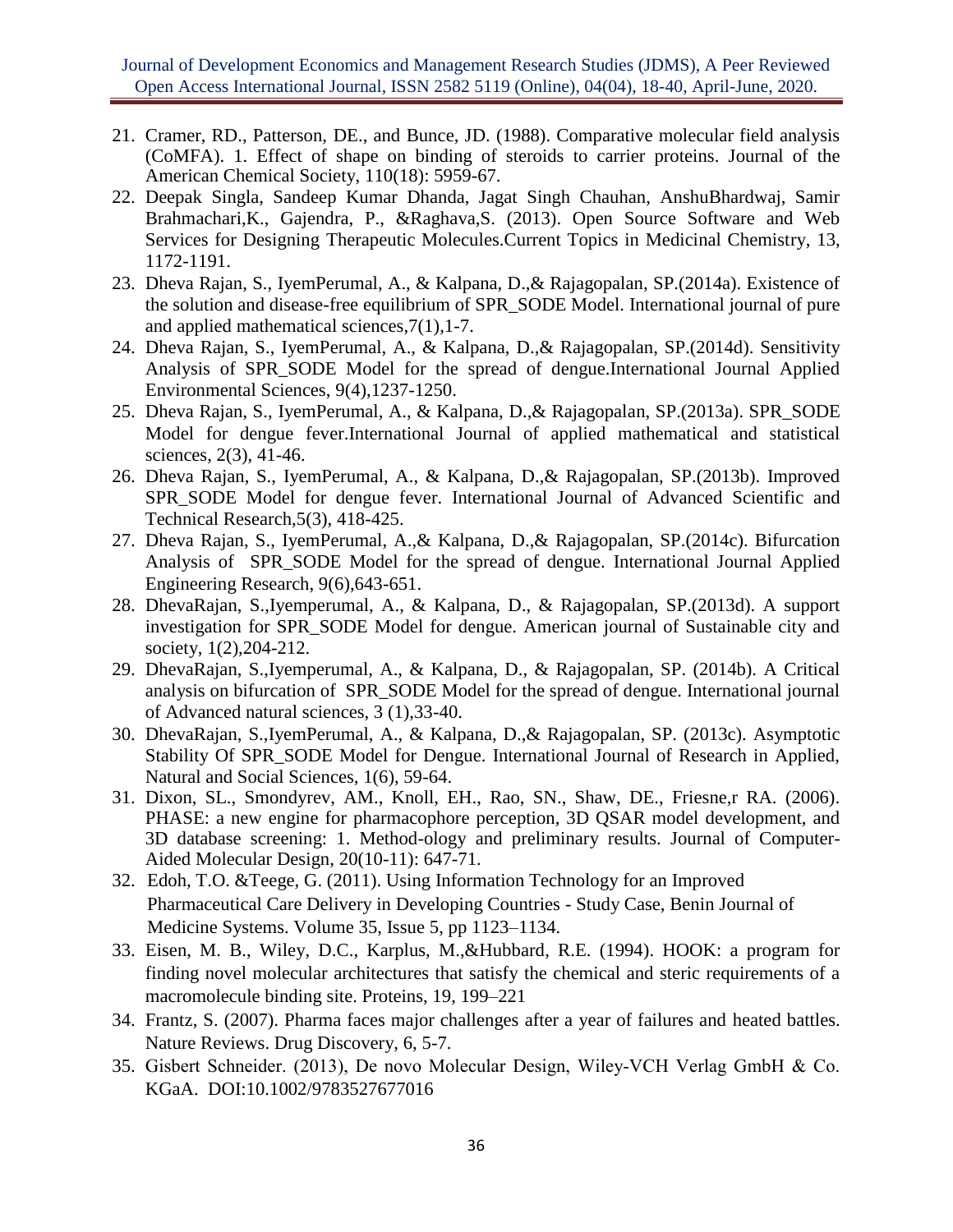Journal of Development Economics and Management Research Studies (JDMS), A Peer Reviewed Open Access International Journal, ISSN 2582 5119 (Online), 04(04), 18-40, April-June, 2020.

- 36. Golender, V., Vesterman, B., Eliyahu, O, et al. Knowledge-engineering approach to drug design and its implementation in the Apex-3D expert system. In: Sanz F, Giraldo J, Manaut F, Eds. QSAR and Molecular Modeling: Concepts, Computational Tools and Biological Applications: Proceedings of the 10th European Symposium on Structure-Activity Relationships, QSAR and Molecular Modeling: 1994 September 4-9; Barcelona, Spain: J. R. Prous Science Publishers 1995; pp. 246-51.
- 37. Huey Lin Ju , &Shu-Jean Liaw. (1997). On the assessment of similarity of drug dissolution profiles-a simulation study.Drug Information Journal, 31, 1273–1289,
- 38. Hussain, A.S, Yu, X. R.D. (1991). JohnsonApplication of neural computing in pharmaceutical product development.Pharmaceutical Research, 8 (10), 1248-1252.
- 39. Jones, G., and Willet P. (2000). GASP: Genetic algorithm superimposition program. In: Güner OF, Ed. Pharmacophore perception, development, and use in drug design. La Jolla, CA: International University Line (IUL), pp. 85-106.
- 40. Jones, G., Willett, P., Glen, R.C., Leach, A.R.,&Taylor, R. (1997). Development and validation of a genetic algorithm for flexible docking. Journal of Molecular Biology, 267, 727-748.
- 41. Jonker, D.M., Visser, S.A.G., van der Graaf, P.H., Voskuyl, R.A. &Danhof, M., (2005). Towards a mechanism-based analysis of pharmacodynamics drug-drug interactions in vivo. Pharmacology & Therapeutics, 106, 1-18.
- 42. JukkaRantanen, Johannes Khinast. (2015). The Future of Pharmaceutical Manufacturing Sciences. Journal of Pharmaceutical Sciences, 104(11), 3612-3638. DOI: https://doi.org/10.1002/jps.24594
- 43. Klebe, G., Abraham, U., and Mietzner,T. (1994). Molecular similarity indices in a comparative analysis (CoMSIA) of drug molecules to correlate and predict their biological activity. Journal of Medicinal Chemistry, 37(24): 4130-46.
- 44. Li Di Yan Li. (2018). The risk factor of false-negative and false-positive for T-SPOT.TB in active tuberculosis. Journal of Clinical Lab Analals. 32 (e22273), 1-7. DOI: [https://doi.org/10.1002/jcla.22273.](https://doi.org/10.1002/jcla.22273)
- 45. Li, H., Sutter, J., and Hoffmann, R. (2000). HypoGen: an automated system for generating 3D predictive pharmacophore models. Pharmacop Percep Develop, 2, 171.
- 46. Liu Z., Li Y., Han L., Li J., Liu J., Zhao Z., et al. (2015). PDB-wide collection of binding data: current status of the PDBbind database. Bioinformatics, 31, 405–412. 10.1093/bioinformatics/btu626
- 47. Liu Z., Su M., Han L., Liu J., Yang Q., Li Y., et al. (2017). Forging the basis for developing protein-ligand interaction scoring functions. Accounts of Chemical Research, 50, 302–309. 10.1021/acs.accounts.6b00491
- 48. Martin, YC., Bures, MG,, Danaher, EA., DeLazzer, J., Lico, I., and Pavlik, PA. (1993). A fast new approach to pharmacophore mapping and its application to dopaminergic and benzodiazepine agonists. Journal of Computer-Aided Molecular Design, 7(1): 83-102.
- 49. MattiasAndersson, Anders Ringberg, & Christina Gustafsson. (2007). Multivariate methods in tablet formulation suitable for early drug development: Predictive models from a screening design of several linked responses. Chemometrics and Intelligent Laboratory Systems, 87 (1), 125-130. DOI:<https://doi.org/10.1016/j.chemolab.2006.10.008>
- 50. Md. MofizurRahman, Md. RezaulKarim, Md. QamrulAhsan , Abul Bashar Ripon Khalipha , Mohammed RaihanChowdhury&MdSaifuzzaman. (2012). Use of computer in drug design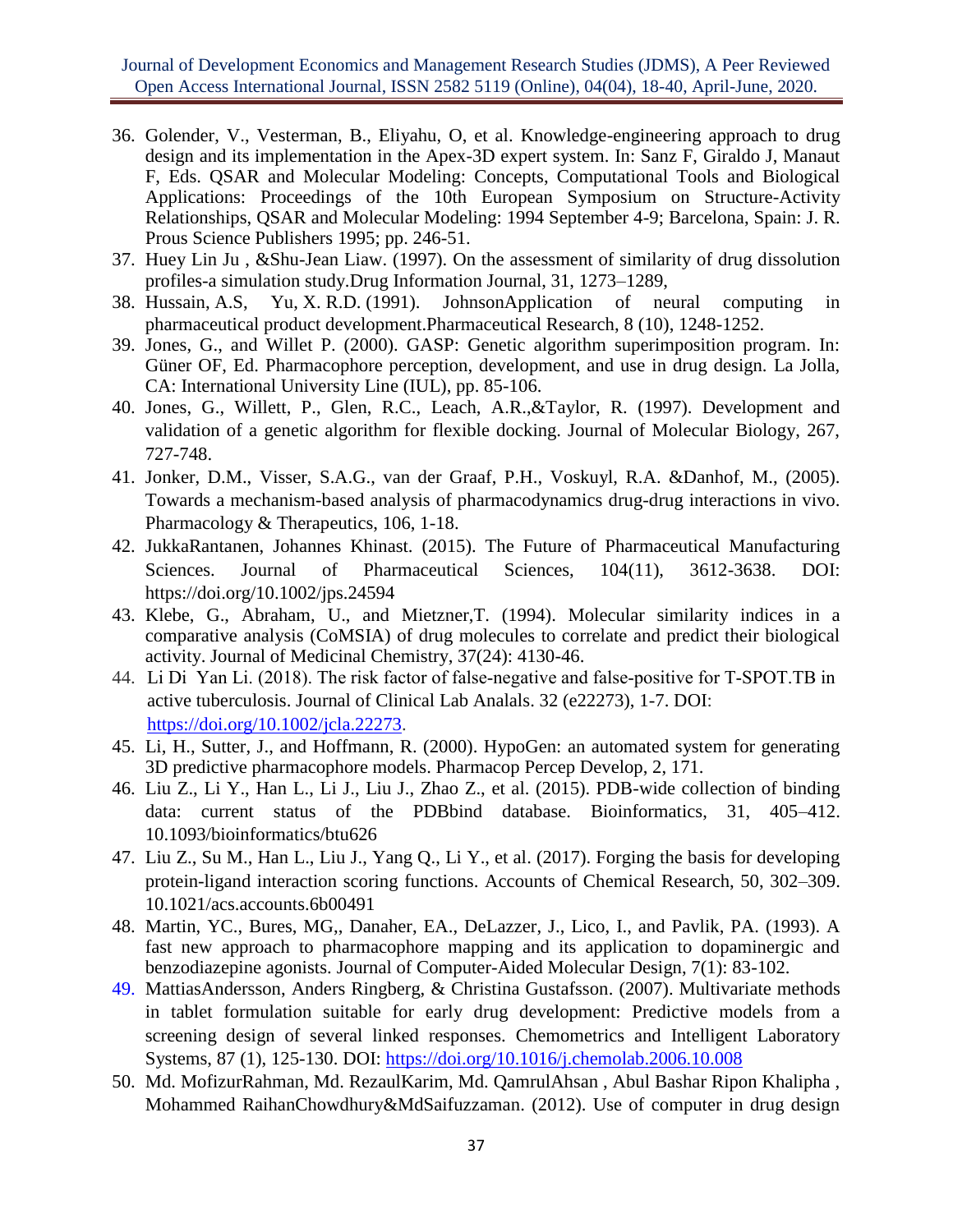and drug discovery: a review. International Journal of Pharmaceutical and Life Sciences, 1(2),1-21.

- 51. Miftahof, R. &. Akhmadeev, N. (2007). Mathematical modeling in drug discovery and development. WIT Transactions on Biomedicine and Health, 12, Modelling in Medicine and Biology VII 319, doi:10.2495/BIO070301
- 52. Miftahof, R. &Akhmadeev, N. (2007). Numerical simulation of effects of multiple neurotransmission on intestinal propulsion of a non-deformable bolus. Computational and Mathematical Methods in Medicine.Computational and Mathematical Methods in Medicine, 8 (1), 11-36. DOI: http://dx.doi.org/10.1080/10273660701248650.
- 53. Miftahof, R. (2006). Numerical simulation of the role of co-transmission by acetylcholine and serotonin on motility of the gut. Journal of Mechanics in Medicine and Biology, 6(4), 399-428.
- 54. Miftakhov, R. &Fedotov, E.M. (2004). The concept of a functional unit of the gut. Advances in Fluid Mechanics V, A. Mendes, M. Rahman & C.Brebbia (Eds.), WIT Press, Southampton, 553-561.
- 55. Miftakhov,R., Rabdusheva, G., & Christensen, J. (1999). Numerical Simulation of Motility Patterns of the Small Bowel. II. Comparative Pharmacological Validation of a Mathematical Model.Journal of Theoretical Biology, 200 (3), 261-290. https://doi.org/10.1006/jtbi.1999.0991
- 56. [Mike Butcher@mikebutcher](https://techcrunch.com/author/mike-butcher/), (April 14, 2020), [https://techcrunch.com/2020/04/14/potential-new-treatment-for-covid-19-uncovered-by](https://techcrunch.com/2020/04/14/potential-new-treatment-for-covid-19-uncovered-by-benevolentai-enters-trials/)[benevolentai-enters-trials/](https://techcrunch.com/2020/04/14/potential-new-treatment-for-covid-19-uncovered-by-benevolentai-enters-trials/) accessed on 17.04.2020
- 57. Molecular Operating Environment (MOE). Chemical Computing Group. www.chemcomp.com. retrieved 12 August 2009.
- 58. Murtoniemi, E , Yliruusi, J, Kinnunen, P,Merkku, P, &Leiviskä, K. (1994). The advantages by the use of neural networks in modelling the fluidized bed granulation process.International Journal of Pharmaceutics, 108 (2),155-164.
- 59. Mysinger M. M., Carchia M., Irwin J. J., Shoichet B. K. (2012). Directory of useful decoys, enhanced (DUD-E): better ligands and decoys for better benchmarking. Journal of Medicinal Chemistry, 55, 6582–6594. 10.1021/jm300687e
- 60. New Research Consortium Seeks to Accelerate Drug Discovery Using Machine Learning to Unlock Maximum Potential of Pharma Industry Data, [https://www.janssen.com/emea/new](https://www.janssen.com/emea/new-research-consortium-seeks-accelerate-drug-discovery-using-machine-learning-unlock-maximum)[research-consortium-seeks-accelerate-drug-discovery-using-machine-learning-unlock](https://www.janssen.com/emea/new-research-consortium-seeks-accelerate-drug-discovery-using-machine-learning-unlock-maximum)[maximum,](https://www.janssen.com/emea/new-research-consortium-seeks-accelerate-drug-discovery-using-machine-learning-unlock-maximum) accessed on 05 September 2019.
- 61. Newman, M.E. (2003). Properties of single clustered networks. PHYSICAL REVIEW E: covering statistical, nonlinear, biological, and soft matter physics, 68, 261-272.
- 62. Prasad, G.,Jamkhande, Mahavir, H.,Ghante., Balaji,&Ajgunde. (2017). Software based approaches for drug designing and development: A systematic review on commonly used software and its applications, Bulletin of Faculty of Pharmacy, 55 (2), 203-210. [https://doi.org/10.1016/j.bfopcu.2017.10.001.](https://doi.org/10.1016/j.bfopcu.2017.10.001)
- 63. Ray Dr. Amit. (2018 Oct 21). 7 Limitations of Molecular Docking & Computer Aided Drug Design and Discovery. Retrieved from [https://amitray.com/7-limitations-of-molecular](https://amitray.com/7-limitations-of-molecular-docking-computer-aided-drug-design-and-discovery/)[docking-computer-aided-drug-design-and-discovery/](https://amitray.com/7-limitations-of-molecular-docking-computer-aided-drug-design-and-discovery/)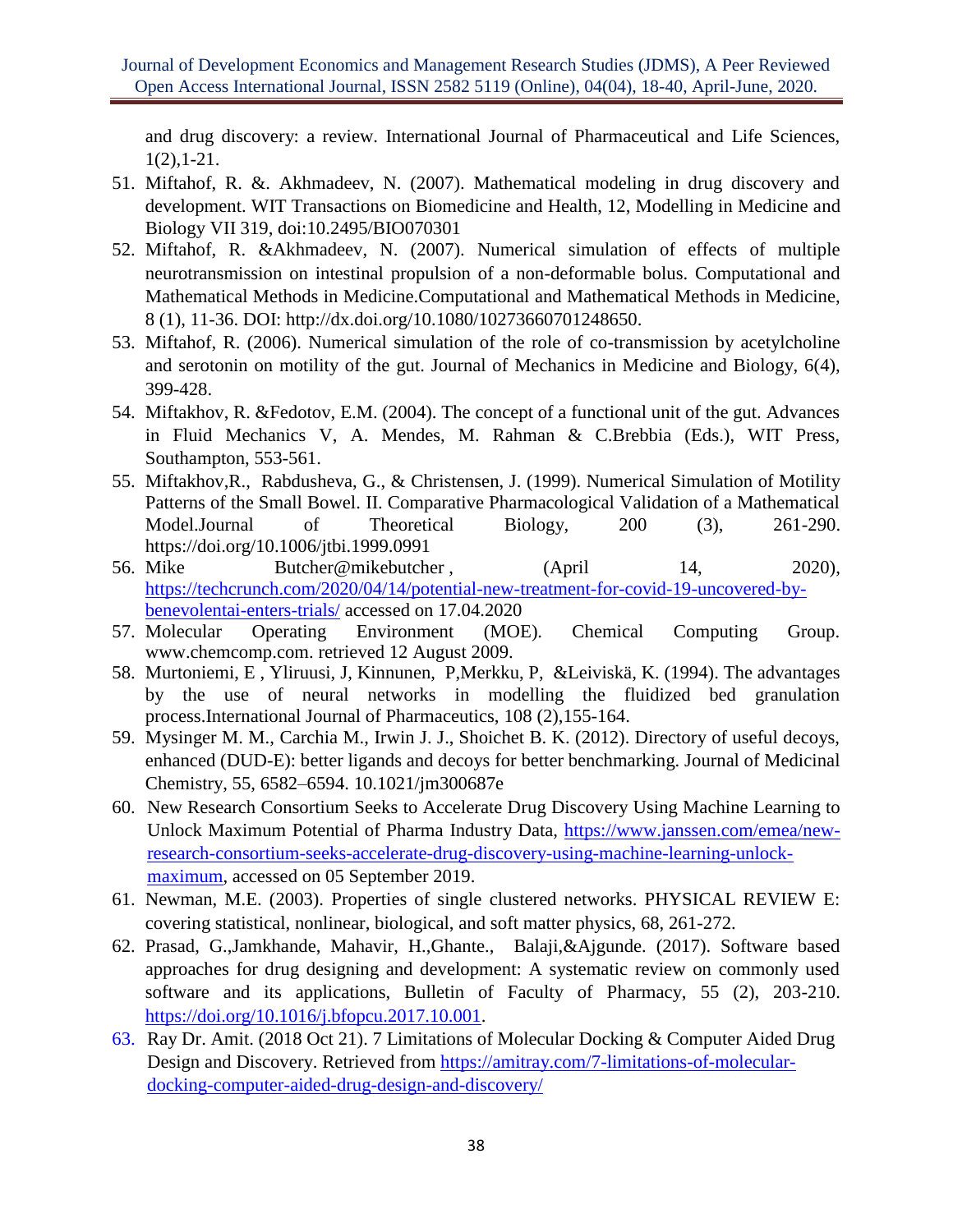- 64. Regina Au. (2014). The paradigm shift to an "open" model in drug development. Applied  $\&$ Translational Genomics,3 (4), 86-89. DOI:https://doi.org/10.1016/ j.atg.2014. 09.001.
- 65. Ribba, B., Colin, T., & Schnell, S. (2006). A multiscale mathematical model of cancer, and its use in analyzing irradiation therapies. Theoretical biology & medical modelling, 3, 7. doi:10.1186/1742-4682-3-7
- 66. Roses, A. (2004). Pharmacogenetics and drug development: the path to safer and more effective drugs. Nature Reviews. Genetics, 5, 645-656.
- 67. Rush, TS., Grant, JA., Mosyak, L., and Nicholls,A. (2005). A shape-based 3-D scaffold hopping method and its application to a bacterial protein-protein interaction. Journal of Medicinal Chemistry, 48(5): 1489-95.
- 68. Schneider, G., Fechner, U. (2005). Computer based de novo design of drug-like molecules. Nature Reviews. Drug Discovery, 4, pp. 649 – 663.
- 69. Schneidman Duhovny, D., Dror, O., Inbar, Y., Nussinov, R., and Wolfson, HJ. (2008). PharmaGist: a webserver for ligand-based pharmacophore de-tection. Nucleic Acids Research, b36(Web Server issue): W223-8. doi: 10.1093/nar/gkn187.
- 70. Schoebert, B., Nielsen, U.B. & Paxson, R. (2006). Model-based design approached in drug discovery: A parallel to traditional engineering approaches. IBM Journal of Research & Development, 50(6), 645-651.
- 71. Shein Chung Chow, Jun Shao. Statistics in Drug research Methodologies and Recent developments. (2002). Eastern Hemisphere Distribution, Marcel Dekker AG, USA.
- 72. Shein-Chung Chow, Jun Shao, Hansheng Wang, YuliyaLokhnygina, Sample Size Calculations in Clinical Research , 2017. Third Edition, Chapman & Hall/CRC biostatistics, ISBN 13:9781315183084.
- 73. Snyder JP, Rao SN, Koehler, KF., Vedani, A., and Pelliciari, R. (1993). APOLLO Pharmacophores and the pseudo receptor concept. Trends QSAR Mol Model, 92: 44-51.
- 74. Stewart, K.D., Shiroda, M. & Craig A.J. (2006). Drug GURU: a computer software program for drug design using medicinal chemistry rules. Bioorganic and Medicinal Chemistry, 14, 701-7022.
- 75. Takayama, K, Fujikawa, M, Nagai, T. (1999). Artificial neural network as a novel method to optimize pharmaceutical formulations.Pharmaceutical Research, 16 (1), 1-6.
- 76. The Fruits of Genomics. Lehman Brothers. Press Release. Jan. 31, 2001. Online. http://www.lehman.com
- 77. Thierry Oscar Edoh (2018). Advanced Systems for Improved Public Healthcare and Disease Prevention: Emerging Research and Opportunities, IGI Global, USA.
- 78. Trnka, H, Wu, J.X., De Weert, M.V., Grohganz,H., &Rantanen, J. (2013). Fuzzy logicbased expert system for evaluating cake quality of freeze-dried formulations.Journal of Pharmaceutical Sciences, 102 (12), 4364-4374
- 79. Tung Thanh Le, Zacharias Andreadakis, Arun Kumar, Raúl Gómez Román, Stig Tollefsen, Melanie Saville & Stephen Mayhew (2020). The COVID-19 vaccine development landscape, Nature Reviews Drug Discovery, doi: 10.1038/d41573-020-00073-5
- 80. Van Drie, JH., WeiningerD,and Martin YC. (1989). ALADDIN: an integrated tool for computer-assisted molecular design and pharmacophore recognition from geometric, steric, and substructure searching of three-dimensional molecular structures. Journal of Computer-Aided Molecular Design, 3(3): 225-51.